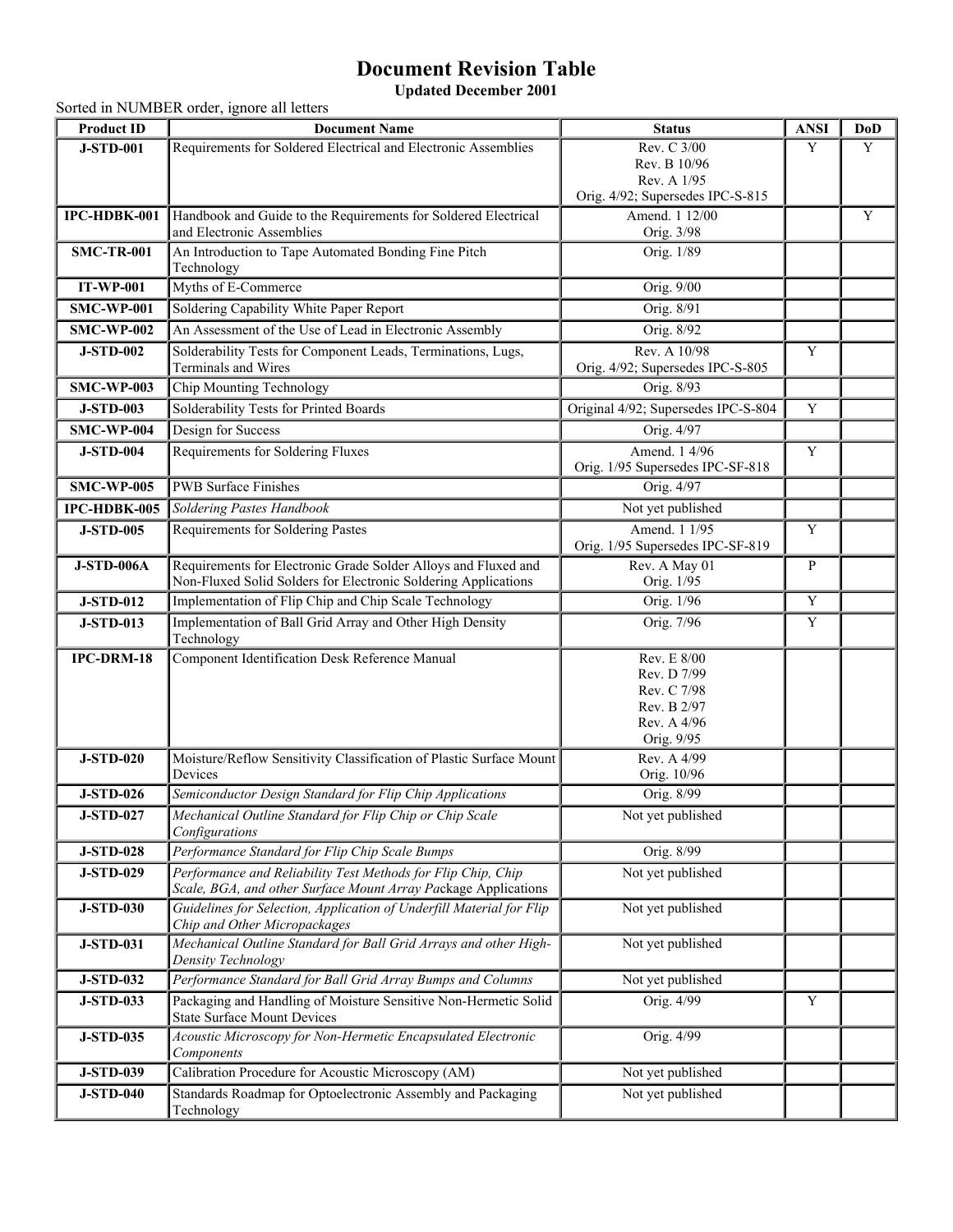| Through-Hole Solder Joint Evaluation Desk Reference Manual<br>Rev. D 7/00<br>IPC-DRM-40<br>Rev. C 9/99<br>Rev. B 1/99<br>Rev. A 8/97<br>Orig. 5/97<br>Rev. F 6/96<br>$IPC-T-50$<br>Terms and Definitions Interconnecting and Packaging Electronic<br>Rev. E 7/92<br>Circuits<br>Rev. D 11/88<br>Rev. C 3/85<br>Rev. B 6/80<br>Rev. A 8/76<br>Orig. 8/75<br>IPC-DRM-53<br>Orig. 6/00<br>Introduction to Electronics Assembly<br>Post Solder Solvent Cleaning Handbook<br>Rev. A 8/99<br>$IPC-SC-60$<br>Orig. 4/87<br>$IPC$ -SA-61<br>Post-Solder Semi-Aqueous Cleaning Handbook<br>Orig. 7/95<br>Post Solder Aqueous Cleaning Handbook<br>Rev. A 1/96<br>$IPC-AC-62$<br>Orig. 12/86<br>Guidelines for Cleaning of Printed Boards and Assemblies<br>Rev. A 9/99<br><b>IPC-CH-65</b><br>Orig. 12/90<br>Guidelines for Chemical Handling Safety in Printed Board<br>Orig. 8/88 Obsolete without<br>$IPC-CS-70$<br>Manufacturing<br>replacement<br>Superseded by IPC-SM-780<br><b>IPC-CM-78</b><br>Guidelines for Surface Mounting and Interconnecting Chip Carriers<br>Rev. C - 3/88<br>Orig. 11/83<br>IPC-MP-83<br>IPC Policy on Metrication<br>Orig. 8/85 Obsolete without<br>replacement<br>General Requirements for Implementation of Statistical Process<br>Superseded by IPC-9191<br>$IPC$ - $PC$ - $90$<br>Control<br>Orig. 10/90<br>General Requirements for Implementation of ISO 9000 Quality<br>Obsolete without replacement<br>$IPC-QS-95$<br>Orig. 4/93<br>Systems<br>Specification for Thin Metal Clad Base Materials for Multilayer<br>Rev. B 6/90 Superseded by IPC-4101<br><b>IPC-L-108</b><br>Rev. A 10/80<br><b>Printed Boards</b><br>Orig. 3/76<br><b>IPC-L-109</b><br>Specification for Resin Impregnated Fabric (Pregreg) for Multilayer<br>Superseded by IPC-4101<br><b>Printed Boards</b><br>Rev. B 7/92<br>Rev. A 10/80<br>Orig. 3/76<br>Preimpregnated, B-Stage Epoxy-Glass Cloth for Multilayer Printed Rev. A Superseded by IPC-L-109 and<br>$IPC-L-110$<br>Circuit Boards<br><b>IPC-4101</b><br><b>IPC-CC-110</b><br>Guidelines for Selecting Core Constructions for Multilayer Printed<br>Superseded by IPC-4121<br>Rev. A 12/97<br>Wiring Board Applications<br>Orig. 1/94<br><b>IPC-L-112</b><br>Specification for Composite Metal Clad Base materials for Printed<br>Superseded by IPC-4101<br><b>Boards</b><br>Rev. A 6/92<br>Orig. 7/81<br>Specification for Rigid Metal Clad Base Materials for Printed<br>Superseded by IPC-4101<br><b>IPC-L-115</b><br>Rev. B 4/90<br><b>Boards</b><br>Rev. A 10/80<br>Orig. 3/77<br>$IPC-L-120$<br>Inspection Procedure for Chemical Processing Suitability of<br>Obsolete without replacement<br>Copper-Clad Epoxy-Glass Laminates<br><b>IPC-L-125</b><br>Specifications for Plastic Substrates Clad or Unclad for High<br>Rev. A 7/92<br>Speed/High Frequency Interconnections<br>Orig. 8/83<br><b>IPC-L-130</b><br>Specifications for Thin Laminates, Metal Clad, Primarily for<br>Superseded by IPC-L-108 and IPC-<br>General-Purpose Multilayer Printed Boards<br>4101<br>Orig. 1/77<br><b>IPC-DD-135</b><br>Qualification Testing for Deposited Organic Interlayer Dielectric<br>Orig. 8/95<br>Materials for Multichip Modules<br>Specification for Finished Fabric Woven from "E" Glass for Printed<br><b>IPC-EG-140</b><br>Amend. 1 & 2 6/97<br><b>Boards</b><br>Orig. 3/88 | <b>Product ID</b> | <b>Document Name</b> | <b>Status</b> | <b>ANSI</b> | DoD |
|--------------------------------------------------------------------------------------------------------------------------------------------------------------------------------------------------------------------------------------------------------------------------------------------------------------------------------------------------------------------------------------------------------------------------------------------------------------------------------------------------------------------------------------------------------------------------------------------------------------------------------------------------------------------------------------------------------------------------------------------------------------------------------------------------------------------------------------------------------------------------------------------------------------------------------------------------------------------------------------------------------------------------------------------------------------------------------------------------------------------------------------------------------------------------------------------------------------------------------------------------------------------------------------------------------------------------------------------------------------------------------------------------------------------------------------------------------------------------------------------------------------------------------------------------------------------------------------------------------------------------------------------------------------------------------------------------------------------------------------------------------------------------------------------------------------------------------------------------------------------------------------------------------------------------------------------------------------------------------------------------------------------------------------------------------------------------------------------------------------------------------------------------------------------------------------------------------------------------------------------------------------------------------------------------------------------------------------------------------------------------------------------------------------------------------------------------------------------------------------------------------------------------------------------------------------------------------------------------------------------------------------------------------------------------------------------------------------------------------------------------------------------------------------------------------------------------------------------------------------------------------------------------------------------------------------------------------------------------------------------------------------------------------------------------------------------------------------------------------------------------------------------------------------------------------------------------------------------------------------------------------------------------------------------------------------------------------------------------------|-------------------|----------------------|---------------|-------------|-----|
|                                                                                                                                                                                                                                                                                                                                                                                                                                                                                                                                                                                                                                                                                                                                                                                                                                                                                                                                                                                                                                                                                                                                                                                                                                                                                                                                                                                                                                                                                                                                                                                                                                                                                                                                                                                                                                                                                                                                                                                                                                                                                                                                                                                                                                                                                                                                                                                                                                                                                                                                                                                                                                                                                                                                                                                                                                                                                                                                                                                                                                                                                                                                                                                                                                                                                                                                                        |                   |                      |               |             |     |
|                                                                                                                                                                                                                                                                                                                                                                                                                                                                                                                                                                                                                                                                                                                                                                                                                                                                                                                                                                                                                                                                                                                                                                                                                                                                                                                                                                                                                                                                                                                                                                                                                                                                                                                                                                                                                                                                                                                                                                                                                                                                                                                                                                                                                                                                                                                                                                                                                                                                                                                                                                                                                                                                                                                                                                                                                                                                                                                                                                                                                                                                                                                                                                                                                                                                                                                                                        |                   |                      |               |             |     |
|                                                                                                                                                                                                                                                                                                                                                                                                                                                                                                                                                                                                                                                                                                                                                                                                                                                                                                                                                                                                                                                                                                                                                                                                                                                                                                                                                                                                                                                                                                                                                                                                                                                                                                                                                                                                                                                                                                                                                                                                                                                                                                                                                                                                                                                                                                                                                                                                                                                                                                                                                                                                                                                                                                                                                                                                                                                                                                                                                                                                                                                                                                                                                                                                                                                                                                                                                        |                   |                      |               |             |     |
|                                                                                                                                                                                                                                                                                                                                                                                                                                                                                                                                                                                                                                                                                                                                                                                                                                                                                                                                                                                                                                                                                                                                                                                                                                                                                                                                                                                                                                                                                                                                                                                                                                                                                                                                                                                                                                                                                                                                                                                                                                                                                                                                                                                                                                                                                                                                                                                                                                                                                                                                                                                                                                                                                                                                                                                                                                                                                                                                                                                                                                                                                                                                                                                                                                                                                                                                                        |                   |                      |               |             |     |
|                                                                                                                                                                                                                                                                                                                                                                                                                                                                                                                                                                                                                                                                                                                                                                                                                                                                                                                                                                                                                                                                                                                                                                                                                                                                                                                                                                                                                                                                                                                                                                                                                                                                                                                                                                                                                                                                                                                                                                                                                                                                                                                                                                                                                                                                                                                                                                                                                                                                                                                                                                                                                                                                                                                                                                                                                                                                                                                                                                                                                                                                                                                                                                                                                                                                                                                                                        |                   |                      |               |             |     |
|                                                                                                                                                                                                                                                                                                                                                                                                                                                                                                                                                                                                                                                                                                                                                                                                                                                                                                                                                                                                                                                                                                                                                                                                                                                                                                                                                                                                                                                                                                                                                                                                                                                                                                                                                                                                                                                                                                                                                                                                                                                                                                                                                                                                                                                                                                                                                                                                                                                                                                                                                                                                                                                                                                                                                                                                                                                                                                                                                                                                                                                                                                                                                                                                                                                                                                                                                        |                   |                      |               |             |     |
|                                                                                                                                                                                                                                                                                                                                                                                                                                                                                                                                                                                                                                                                                                                                                                                                                                                                                                                                                                                                                                                                                                                                                                                                                                                                                                                                                                                                                                                                                                                                                                                                                                                                                                                                                                                                                                                                                                                                                                                                                                                                                                                                                                                                                                                                                                                                                                                                                                                                                                                                                                                                                                                                                                                                                                                                                                                                                                                                                                                                                                                                                                                                                                                                                                                                                                                                                        |                   |                      |               |             |     |
|                                                                                                                                                                                                                                                                                                                                                                                                                                                                                                                                                                                                                                                                                                                                                                                                                                                                                                                                                                                                                                                                                                                                                                                                                                                                                                                                                                                                                                                                                                                                                                                                                                                                                                                                                                                                                                                                                                                                                                                                                                                                                                                                                                                                                                                                                                                                                                                                                                                                                                                                                                                                                                                                                                                                                                                                                                                                                                                                                                                                                                                                                                                                                                                                                                                                                                                                                        |                   |                      |               |             |     |
|                                                                                                                                                                                                                                                                                                                                                                                                                                                                                                                                                                                                                                                                                                                                                                                                                                                                                                                                                                                                                                                                                                                                                                                                                                                                                                                                                                                                                                                                                                                                                                                                                                                                                                                                                                                                                                                                                                                                                                                                                                                                                                                                                                                                                                                                                                                                                                                                                                                                                                                                                                                                                                                                                                                                                                                                                                                                                                                                                                                                                                                                                                                                                                                                                                                                                                                                                        |                   |                      |               |             |     |
|                                                                                                                                                                                                                                                                                                                                                                                                                                                                                                                                                                                                                                                                                                                                                                                                                                                                                                                                                                                                                                                                                                                                                                                                                                                                                                                                                                                                                                                                                                                                                                                                                                                                                                                                                                                                                                                                                                                                                                                                                                                                                                                                                                                                                                                                                                                                                                                                                                                                                                                                                                                                                                                                                                                                                                                                                                                                                                                                                                                                                                                                                                                                                                                                                                                                                                                                                        |                   |                      |               |             |     |
|                                                                                                                                                                                                                                                                                                                                                                                                                                                                                                                                                                                                                                                                                                                                                                                                                                                                                                                                                                                                                                                                                                                                                                                                                                                                                                                                                                                                                                                                                                                                                                                                                                                                                                                                                                                                                                                                                                                                                                                                                                                                                                                                                                                                                                                                                                                                                                                                                                                                                                                                                                                                                                                                                                                                                                                                                                                                                                                                                                                                                                                                                                                                                                                                                                                                                                                                                        |                   |                      |               |             |     |
|                                                                                                                                                                                                                                                                                                                                                                                                                                                                                                                                                                                                                                                                                                                                                                                                                                                                                                                                                                                                                                                                                                                                                                                                                                                                                                                                                                                                                                                                                                                                                                                                                                                                                                                                                                                                                                                                                                                                                                                                                                                                                                                                                                                                                                                                                                                                                                                                                                                                                                                                                                                                                                                                                                                                                                                                                                                                                                                                                                                                                                                                                                                                                                                                                                                                                                                                                        |                   |                      |               |             |     |
|                                                                                                                                                                                                                                                                                                                                                                                                                                                                                                                                                                                                                                                                                                                                                                                                                                                                                                                                                                                                                                                                                                                                                                                                                                                                                                                                                                                                                                                                                                                                                                                                                                                                                                                                                                                                                                                                                                                                                                                                                                                                                                                                                                                                                                                                                                                                                                                                                                                                                                                                                                                                                                                                                                                                                                                                                                                                                                                                                                                                                                                                                                                                                                                                                                                                                                                                                        |                   |                      |               |             |     |
|                                                                                                                                                                                                                                                                                                                                                                                                                                                                                                                                                                                                                                                                                                                                                                                                                                                                                                                                                                                                                                                                                                                                                                                                                                                                                                                                                                                                                                                                                                                                                                                                                                                                                                                                                                                                                                                                                                                                                                                                                                                                                                                                                                                                                                                                                                                                                                                                                                                                                                                                                                                                                                                                                                                                                                                                                                                                                                                                                                                                                                                                                                                                                                                                                                                                                                                                                        |                   |                      |               |             |     |
|                                                                                                                                                                                                                                                                                                                                                                                                                                                                                                                                                                                                                                                                                                                                                                                                                                                                                                                                                                                                                                                                                                                                                                                                                                                                                                                                                                                                                                                                                                                                                                                                                                                                                                                                                                                                                                                                                                                                                                                                                                                                                                                                                                                                                                                                                                                                                                                                                                                                                                                                                                                                                                                                                                                                                                                                                                                                                                                                                                                                                                                                                                                                                                                                                                                                                                                                                        |                   |                      |               |             |     |
|                                                                                                                                                                                                                                                                                                                                                                                                                                                                                                                                                                                                                                                                                                                                                                                                                                                                                                                                                                                                                                                                                                                                                                                                                                                                                                                                                                                                                                                                                                                                                                                                                                                                                                                                                                                                                                                                                                                                                                                                                                                                                                                                                                                                                                                                                                                                                                                                                                                                                                                                                                                                                                                                                                                                                                                                                                                                                                                                                                                                                                                                                                                                                                                                                                                                                                                                                        |                   |                      |               |             |     |
|                                                                                                                                                                                                                                                                                                                                                                                                                                                                                                                                                                                                                                                                                                                                                                                                                                                                                                                                                                                                                                                                                                                                                                                                                                                                                                                                                                                                                                                                                                                                                                                                                                                                                                                                                                                                                                                                                                                                                                                                                                                                                                                                                                                                                                                                                                                                                                                                                                                                                                                                                                                                                                                                                                                                                                                                                                                                                                                                                                                                                                                                                                                                                                                                                                                                                                                                                        |                   |                      |               |             |     |
|                                                                                                                                                                                                                                                                                                                                                                                                                                                                                                                                                                                                                                                                                                                                                                                                                                                                                                                                                                                                                                                                                                                                                                                                                                                                                                                                                                                                                                                                                                                                                                                                                                                                                                                                                                                                                                                                                                                                                                                                                                                                                                                                                                                                                                                                                                                                                                                                                                                                                                                                                                                                                                                                                                                                                                                                                                                                                                                                                                                                                                                                                                                                                                                                                                                                                                                                                        |                   |                      |               |             |     |
|                                                                                                                                                                                                                                                                                                                                                                                                                                                                                                                                                                                                                                                                                                                                                                                                                                                                                                                                                                                                                                                                                                                                                                                                                                                                                                                                                                                                                                                                                                                                                                                                                                                                                                                                                                                                                                                                                                                                                                                                                                                                                                                                                                                                                                                                                                                                                                                                                                                                                                                                                                                                                                                                                                                                                                                                                                                                                                                                                                                                                                                                                                                                                                                                                                                                                                                                                        |                   |                      |               |             |     |
|                                                                                                                                                                                                                                                                                                                                                                                                                                                                                                                                                                                                                                                                                                                                                                                                                                                                                                                                                                                                                                                                                                                                                                                                                                                                                                                                                                                                                                                                                                                                                                                                                                                                                                                                                                                                                                                                                                                                                                                                                                                                                                                                                                                                                                                                                                                                                                                                                                                                                                                                                                                                                                                                                                                                                                                                                                                                                                                                                                                                                                                                                                                                                                                                                                                                                                                                                        |                   |                      |               |             |     |
|                                                                                                                                                                                                                                                                                                                                                                                                                                                                                                                                                                                                                                                                                                                                                                                                                                                                                                                                                                                                                                                                                                                                                                                                                                                                                                                                                                                                                                                                                                                                                                                                                                                                                                                                                                                                                                                                                                                                                                                                                                                                                                                                                                                                                                                                                                                                                                                                                                                                                                                                                                                                                                                                                                                                                                                                                                                                                                                                                                                                                                                                                                                                                                                                                                                                                                                                                        |                   |                      |               |             |     |
|                                                                                                                                                                                                                                                                                                                                                                                                                                                                                                                                                                                                                                                                                                                                                                                                                                                                                                                                                                                                                                                                                                                                                                                                                                                                                                                                                                                                                                                                                                                                                                                                                                                                                                                                                                                                                                                                                                                                                                                                                                                                                                                                                                                                                                                                                                                                                                                                                                                                                                                                                                                                                                                                                                                                                                                                                                                                                                                                                                                                                                                                                                                                                                                                                                                                                                                                                        |                   |                      |               |             |     |
|                                                                                                                                                                                                                                                                                                                                                                                                                                                                                                                                                                                                                                                                                                                                                                                                                                                                                                                                                                                                                                                                                                                                                                                                                                                                                                                                                                                                                                                                                                                                                                                                                                                                                                                                                                                                                                                                                                                                                                                                                                                                                                                                                                                                                                                                                                                                                                                                                                                                                                                                                                                                                                                                                                                                                                                                                                                                                                                                                                                                                                                                                                                                                                                                                                                                                                                                                        |                   |                      |               |             |     |
|                                                                                                                                                                                                                                                                                                                                                                                                                                                                                                                                                                                                                                                                                                                                                                                                                                                                                                                                                                                                                                                                                                                                                                                                                                                                                                                                                                                                                                                                                                                                                                                                                                                                                                                                                                                                                                                                                                                                                                                                                                                                                                                                                                                                                                                                                                                                                                                                                                                                                                                                                                                                                                                                                                                                                                                                                                                                                                                                                                                                                                                                                                                                                                                                                                                                                                                                                        |                   |                      |               |             |     |
|                                                                                                                                                                                                                                                                                                                                                                                                                                                                                                                                                                                                                                                                                                                                                                                                                                                                                                                                                                                                                                                                                                                                                                                                                                                                                                                                                                                                                                                                                                                                                                                                                                                                                                                                                                                                                                                                                                                                                                                                                                                                                                                                                                                                                                                                                                                                                                                                                                                                                                                                                                                                                                                                                                                                                                                                                                                                                                                                                                                                                                                                                                                                                                                                                                                                                                                                                        |                   |                      |               |             |     |
|                                                                                                                                                                                                                                                                                                                                                                                                                                                                                                                                                                                                                                                                                                                                                                                                                                                                                                                                                                                                                                                                                                                                                                                                                                                                                                                                                                                                                                                                                                                                                                                                                                                                                                                                                                                                                                                                                                                                                                                                                                                                                                                                                                                                                                                                                                                                                                                                                                                                                                                                                                                                                                                                                                                                                                                                                                                                                                                                                                                                                                                                                                                                                                                                                                                                                                                                                        |                   |                      |               |             |     |
|                                                                                                                                                                                                                                                                                                                                                                                                                                                                                                                                                                                                                                                                                                                                                                                                                                                                                                                                                                                                                                                                                                                                                                                                                                                                                                                                                                                                                                                                                                                                                                                                                                                                                                                                                                                                                                                                                                                                                                                                                                                                                                                                                                                                                                                                                                                                                                                                                                                                                                                                                                                                                                                                                                                                                                                                                                                                                                                                                                                                                                                                                                                                                                                                                                                                                                                                                        |                   |                      |               |             |     |
|                                                                                                                                                                                                                                                                                                                                                                                                                                                                                                                                                                                                                                                                                                                                                                                                                                                                                                                                                                                                                                                                                                                                                                                                                                                                                                                                                                                                                                                                                                                                                                                                                                                                                                                                                                                                                                                                                                                                                                                                                                                                                                                                                                                                                                                                                                                                                                                                                                                                                                                                                                                                                                                                                                                                                                                                                                                                                                                                                                                                                                                                                                                                                                                                                                                                                                                                                        |                   |                      |               |             |     |
|                                                                                                                                                                                                                                                                                                                                                                                                                                                                                                                                                                                                                                                                                                                                                                                                                                                                                                                                                                                                                                                                                                                                                                                                                                                                                                                                                                                                                                                                                                                                                                                                                                                                                                                                                                                                                                                                                                                                                                                                                                                                                                                                                                                                                                                                                                                                                                                                                                                                                                                                                                                                                                                                                                                                                                                                                                                                                                                                                                                                                                                                                                                                                                                                                                                                                                                                                        |                   |                      |               |             |     |
|                                                                                                                                                                                                                                                                                                                                                                                                                                                                                                                                                                                                                                                                                                                                                                                                                                                                                                                                                                                                                                                                                                                                                                                                                                                                                                                                                                                                                                                                                                                                                                                                                                                                                                                                                                                                                                                                                                                                                                                                                                                                                                                                                                                                                                                                                                                                                                                                                                                                                                                                                                                                                                                                                                                                                                                                                                                                                                                                                                                                                                                                                                                                                                                                                                                                                                                                                        |                   |                      |               |             |     |
|                                                                                                                                                                                                                                                                                                                                                                                                                                                                                                                                                                                                                                                                                                                                                                                                                                                                                                                                                                                                                                                                                                                                                                                                                                                                                                                                                                                                                                                                                                                                                                                                                                                                                                                                                                                                                                                                                                                                                                                                                                                                                                                                                                                                                                                                                                                                                                                                                                                                                                                                                                                                                                                                                                                                                                                                                                                                                                                                                                                                                                                                                                                                                                                                                                                                                                                                                        |                   |                      |               |             |     |
|                                                                                                                                                                                                                                                                                                                                                                                                                                                                                                                                                                                                                                                                                                                                                                                                                                                                                                                                                                                                                                                                                                                                                                                                                                                                                                                                                                                                                                                                                                                                                                                                                                                                                                                                                                                                                                                                                                                                                                                                                                                                                                                                                                                                                                                                                                                                                                                                                                                                                                                                                                                                                                                                                                                                                                                                                                                                                                                                                                                                                                                                                                                                                                                                                                                                                                                                                        |                   |                      |               |             |     |
|                                                                                                                                                                                                                                                                                                                                                                                                                                                                                                                                                                                                                                                                                                                                                                                                                                                                                                                                                                                                                                                                                                                                                                                                                                                                                                                                                                                                                                                                                                                                                                                                                                                                                                                                                                                                                                                                                                                                                                                                                                                                                                                                                                                                                                                                                                                                                                                                                                                                                                                                                                                                                                                                                                                                                                                                                                                                                                                                                                                                                                                                                                                                                                                                                                                                                                                                                        |                   |                      |               |             |     |
|                                                                                                                                                                                                                                                                                                                                                                                                                                                                                                                                                                                                                                                                                                                                                                                                                                                                                                                                                                                                                                                                                                                                                                                                                                                                                                                                                                                                                                                                                                                                                                                                                                                                                                                                                                                                                                                                                                                                                                                                                                                                                                                                                                                                                                                                                                                                                                                                                                                                                                                                                                                                                                                                                                                                                                                                                                                                                                                                                                                                                                                                                                                                                                                                                                                                                                                                                        |                   |                      |               |             |     |
|                                                                                                                                                                                                                                                                                                                                                                                                                                                                                                                                                                                                                                                                                                                                                                                                                                                                                                                                                                                                                                                                                                                                                                                                                                                                                                                                                                                                                                                                                                                                                                                                                                                                                                                                                                                                                                                                                                                                                                                                                                                                                                                                                                                                                                                                                                                                                                                                                                                                                                                                                                                                                                                                                                                                                                                                                                                                                                                                                                                                                                                                                                                                                                                                                                                                                                                                                        |                   |                      |               |             |     |
|                                                                                                                                                                                                                                                                                                                                                                                                                                                                                                                                                                                                                                                                                                                                                                                                                                                                                                                                                                                                                                                                                                                                                                                                                                                                                                                                                                                                                                                                                                                                                                                                                                                                                                                                                                                                                                                                                                                                                                                                                                                                                                                                                                                                                                                                                                                                                                                                                                                                                                                                                                                                                                                                                                                                                                                                                                                                                                                                                                                                                                                                                                                                                                                                                                                                                                                                                        |                   |                      |               |             |     |
|                                                                                                                                                                                                                                                                                                                                                                                                                                                                                                                                                                                                                                                                                                                                                                                                                                                                                                                                                                                                                                                                                                                                                                                                                                                                                                                                                                                                                                                                                                                                                                                                                                                                                                                                                                                                                                                                                                                                                                                                                                                                                                                                                                                                                                                                                                                                                                                                                                                                                                                                                                                                                                                                                                                                                                                                                                                                                                                                                                                                                                                                                                                                                                                                                                                                                                                                                        |                   |                      |               |             |     |
|                                                                                                                                                                                                                                                                                                                                                                                                                                                                                                                                                                                                                                                                                                                                                                                                                                                                                                                                                                                                                                                                                                                                                                                                                                                                                                                                                                                                                                                                                                                                                                                                                                                                                                                                                                                                                                                                                                                                                                                                                                                                                                                                                                                                                                                                                                                                                                                                                                                                                                                                                                                                                                                                                                                                                                                                                                                                                                                                                                                                                                                                                                                                                                                                                                                                                                                                                        |                   |                      |               |             |     |
|                                                                                                                                                                                                                                                                                                                                                                                                                                                                                                                                                                                                                                                                                                                                                                                                                                                                                                                                                                                                                                                                                                                                                                                                                                                                                                                                                                                                                                                                                                                                                                                                                                                                                                                                                                                                                                                                                                                                                                                                                                                                                                                                                                                                                                                                                                                                                                                                                                                                                                                                                                                                                                                                                                                                                                                                                                                                                                                                                                                                                                                                                                                                                                                                                                                                                                                                                        |                   |                      |               |             |     |
|                                                                                                                                                                                                                                                                                                                                                                                                                                                                                                                                                                                                                                                                                                                                                                                                                                                                                                                                                                                                                                                                                                                                                                                                                                                                                                                                                                                                                                                                                                                                                                                                                                                                                                                                                                                                                                                                                                                                                                                                                                                                                                                                                                                                                                                                                                                                                                                                                                                                                                                                                                                                                                                                                                                                                                                                                                                                                                                                                                                                                                                                                                                                                                                                                                                                                                                                                        |                   |                      |               |             |     |
|                                                                                                                                                                                                                                                                                                                                                                                                                                                                                                                                                                                                                                                                                                                                                                                                                                                                                                                                                                                                                                                                                                                                                                                                                                                                                                                                                                                                                                                                                                                                                                                                                                                                                                                                                                                                                                                                                                                                                                                                                                                                                                                                                                                                                                                                                                                                                                                                                                                                                                                                                                                                                                                                                                                                                                                                                                                                                                                                                                                                                                                                                                                                                                                                                                                                                                                                                        |                   |                      |               |             |     |
|                                                                                                                                                                                                                                                                                                                                                                                                                                                                                                                                                                                                                                                                                                                                                                                                                                                                                                                                                                                                                                                                                                                                                                                                                                                                                                                                                                                                                                                                                                                                                                                                                                                                                                                                                                                                                                                                                                                                                                                                                                                                                                                                                                                                                                                                                                                                                                                                                                                                                                                                                                                                                                                                                                                                                                                                                                                                                                                                                                                                                                                                                                                                                                                                                                                                                                                                                        |                   |                      |               |             |     |
|                                                                                                                                                                                                                                                                                                                                                                                                                                                                                                                                                                                                                                                                                                                                                                                                                                                                                                                                                                                                                                                                                                                                                                                                                                                                                                                                                                                                                                                                                                                                                                                                                                                                                                                                                                                                                                                                                                                                                                                                                                                                                                                                                                                                                                                                                                                                                                                                                                                                                                                                                                                                                                                                                                                                                                                                                                                                                                                                                                                                                                                                                                                                                                                                                                                                                                                                                        |                   |                      |               |             |     |
|                                                                                                                                                                                                                                                                                                                                                                                                                                                                                                                                                                                                                                                                                                                                                                                                                                                                                                                                                                                                                                                                                                                                                                                                                                                                                                                                                                                                                                                                                                                                                                                                                                                                                                                                                                                                                                                                                                                                                                                                                                                                                                                                                                                                                                                                                                                                                                                                                                                                                                                                                                                                                                                                                                                                                                                                                                                                                                                                                                                                                                                                                                                                                                                                                                                                                                                                                        |                   |                      |               |             |     |
|                                                                                                                                                                                                                                                                                                                                                                                                                                                                                                                                                                                                                                                                                                                                                                                                                                                                                                                                                                                                                                                                                                                                                                                                                                                                                                                                                                                                                                                                                                                                                                                                                                                                                                                                                                                                                                                                                                                                                                                                                                                                                                                                                                                                                                                                                                                                                                                                                                                                                                                                                                                                                                                                                                                                                                                                                                                                                                                                                                                                                                                                                                                                                                                                                                                                                                                                                        |                   |                      |               |             |     |
|                                                                                                                                                                                                                                                                                                                                                                                                                                                                                                                                                                                                                                                                                                                                                                                                                                                                                                                                                                                                                                                                                                                                                                                                                                                                                                                                                                                                                                                                                                                                                                                                                                                                                                                                                                                                                                                                                                                                                                                                                                                                                                                                                                                                                                                                                                                                                                                                                                                                                                                                                                                                                                                                                                                                                                                                                                                                                                                                                                                                                                                                                                                                                                                                                                                                                                                                                        |                   |                      |               |             |     |
|                                                                                                                                                                                                                                                                                                                                                                                                                                                                                                                                                                                                                                                                                                                                                                                                                                                                                                                                                                                                                                                                                                                                                                                                                                                                                                                                                                                                                                                                                                                                                                                                                                                                                                                                                                                                                                                                                                                                                                                                                                                                                                                                                                                                                                                                                                                                                                                                                                                                                                                                                                                                                                                                                                                                                                                                                                                                                                                                                                                                                                                                                                                                                                                                                                                                                                                                                        |                   |                      |               |             |     |
|                                                                                                                                                                                                                                                                                                                                                                                                                                                                                                                                                                                                                                                                                                                                                                                                                                                                                                                                                                                                                                                                                                                                                                                                                                                                                                                                                                                                                                                                                                                                                                                                                                                                                                                                                                                                                                                                                                                                                                                                                                                                                                                                                                                                                                                                                                                                                                                                                                                                                                                                                                                                                                                                                                                                                                                                                                                                                                                                                                                                                                                                                                                                                                                                                                                                                                                                                        |                   |                      |               |             |     |
|                                                                                                                                                                                                                                                                                                                                                                                                                                                                                                                                                                                                                                                                                                                                                                                                                                                                                                                                                                                                                                                                                                                                                                                                                                                                                                                                                                                                                                                                                                                                                                                                                                                                                                                                                                                                                                                                                                                                                                                                                                                                                                                                                                                                                                                                                                                                                                                                                                                                                                                                                                                                                                                                                                                                                                                                                                                                                                                                                                                                                                                                                                                                                                                                                                                                                                                                                        |                   |                      |               |             |     |
|                                                                                                                                                                                                                                                                                                                                                                                                                                                                                                                                                                                                                                                                                                                                                                                                                                                                                                                                                                                                                                                                                                                                                                                                                                                                                                                                                                                                                                                                                                                                                                                                                                                                                                                                                                                                                                                                                                                                                                                                                                                                                                                                                                                                                                                                                                                                                                                                                                                                                                                                                                                                                                                                                                                                                                                                                                                                                                                                                                                                                                                                                                                                                                                                                                                                                                                                                        |                   |                      |               |             |     |
|                                                                                                                                                                                                                                                                                                                                                                                                                                                                                                                                                                                                                                                                                                                                                                                                                                                                                                                                                                                                                                                                                                                                                                                                                                                                                                                                                                                                                                                                                                                                                                                                                                                                                                                                                                                                                                                                                                                                                                                                                                                                                                                                                                                                                                                                                                                                                                                                                                                                                                                                                                                                                                                                                                                                                                                                                                                                                                                                                                                                                                                                                                                                                                                                                                                                                                                                                        |                   |                      |               |             |     |
|                                                                                                                                                                                                                                                                                                                                                                                                                                                                                                                                                                                                                                                                                                                                                                                                                                                                                                                                                                                                                                                                                                                                                                                                                                                                                                                                                                                                                                                                                                                                                                                                                                                                                                                                                                                                                                                                                                                                                                                                                                                                                                                                                                                                                                                                                                                                                                                                                                                                                                                                                                                                                                                                                                                                                                                                                                                                                                                                                                                                                                                                                                                                                                                                                                                                                                                                                        |                   |                      |               |             |     |
|                                                                                                                                                                                                                                                                                                                                                                                                                                                                                                                                                                                                                                                                                                                                                                                                                                                                                                                                                                                                                                                                                                                                                                                                                                                                                                                                                                                                                                                                                                                                                                                                                                                                                                                                                                                                                                                                                                                                                                                                                                                                                                                                                                                                                                                                                                                                                                                                                                                                                                                                                                                                                                                                                                                                                                                                                                                                                                                                                                                                                                                                                                                                                                                                                                                                                                                                                        |                   |                      |               |             |     |
|                                                                                                                                                                                                                                                                                                                                                                                                                                                                                                                                                                                                                                                                                                                                                                                                                                                                                                                                                                                                                                                                                                                                                                                                                                                                                                                                                                                                                                                                                                                                                                                                                                                                                                                                                                                                                                                                                                                                                                                                                                                                                                                                                                                                                                                                                                                                                                                                                                                                                                                                                                                                                                                                                                                                                                                                                                                                                                                                                                                                                                                                                                                                                                                                                                                                                                                                                        |                   |                      |               |             |     |
|                                                                                                                                                                                                                                                                                                                                                                                                                                                                                                                                                                                                                                                                                                                                                                                                                                                                                                                                                                                                                                                                                                                                                                                                                                                                                                                                                                                                                                                                                                                                                                                                                                                                                                                                                                                                                                                                                                                                                                                                                                                                                                                                                                                                                                                                                                                                                                                                                                                                                                                                                                                                                                                                                                                                                                                                                                                                                                                                                                                                                                                                                                                                                                                                                                                                                                                                                        |                   |                      |               |             |     |
|                                                                                                                                                                                                                                                                                                                                                                                                                                                                                                                                                                                                                                                                                                                                                                                                                                                                                                                                                                                                                                                                                                                                                                                                                                                                                                                                                                                                                                                                                                                                                                                                                                                                                                                                                                                                                                                                                                                                                                                                                                                                                                                                                                                                                                                                                                                                                                                                                                                                                                                                                                                                                                                                                                                                                                                                                                                                                                                                                                                                                                                                                                                                                                                                                                                                                                                                                        |                   |                      |               |             |     |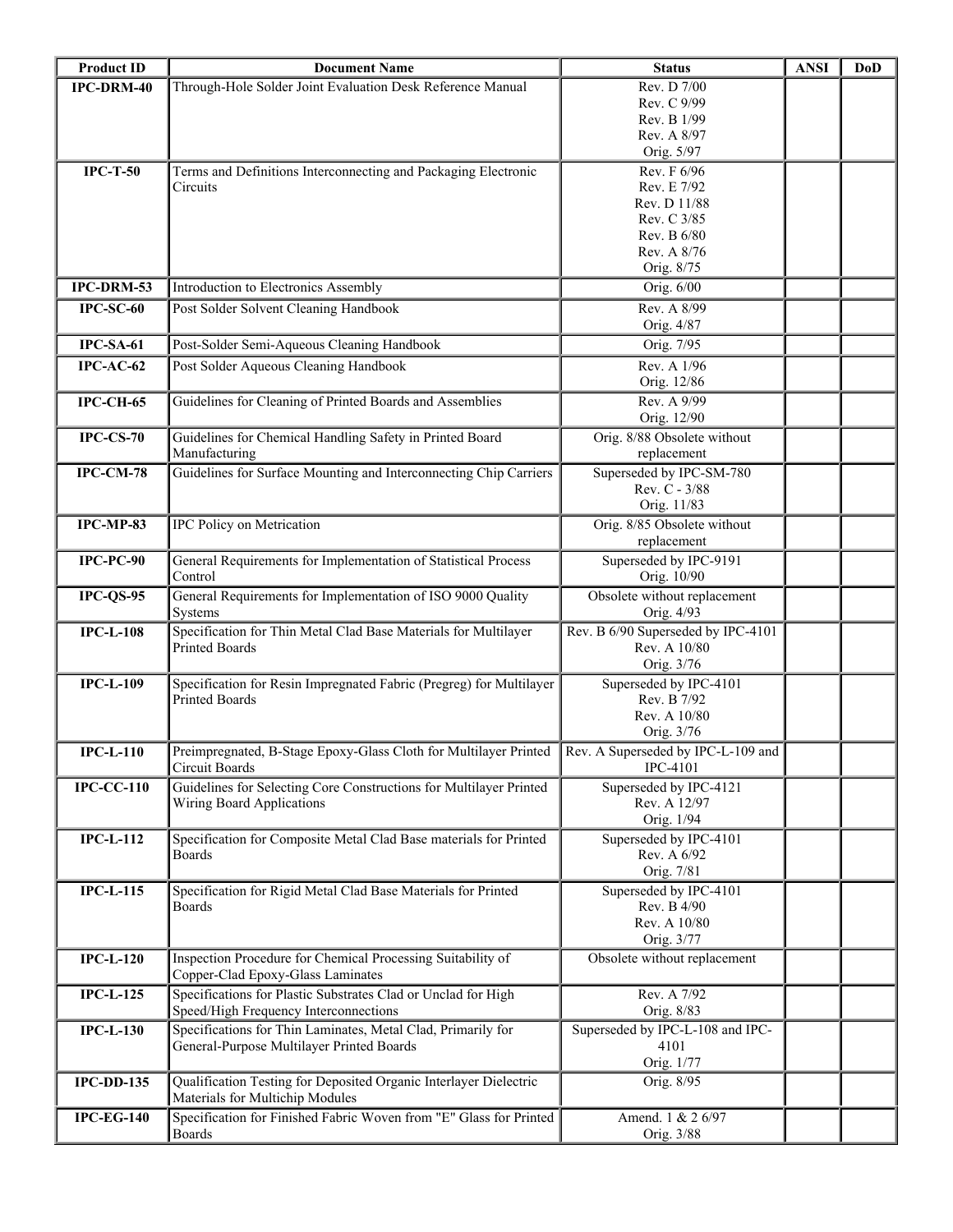| <b>Product ID</b>              | <b>Document Name</b>                                                                                                                 | <b>Status</b>                                                                                                                   | <b>ANSI</b> | <b>DoD</b> |
|--------------------------------|--------------------------------------------------------------------------------------------------------------------------------------|---------------------------------------------------------------------------------------------------------------------------------|-------------|------------|
| <b>IPC-SG-141</b>              | Specification for Finished Fabric Woven from "S" Glass for Printed<br><b>Boards</b>                                                  | Orig. 2/92                                                                                                                      |             |            |
| $IPC-A-142$                    | Specification for Finished Fabric Woven from Aramid for Printed<br>Boards                                                            | Orig. 6/90                                                                                                                      |             |            |
| <b>IPC-QF-143</b>              | General Specification for Finished Fabric Woven from Quartz (Pure<br>Fused Silica) for Printed Boards                                | Orig. 2/92                                                                                                                      |             |            |
| <b>IPC-CF-148</b>              | Resin Coated Metal for Printed Boards                                                                                                | Rev. A 9/98<br>Orig. 6/90                                                                                                       |             |            |
| <b>IPC-MF-150</b>              | Metal Foil for Printed Wiring Applications                                                                                           | Superseded by IPC-4562<br>Rev. F 10/91<br>Rev. E 5/81<br>Rev. D 3/76<br>Rev. C 8/74<br>Rev. B 2/71<br>Rev. A 9/67<br>Orig. 8/66 |             |            |
| <b>IPC-CF-152</b>              | Composite Metallic Material Specification for Printed Wiring<br><b>Boards</b>                                                        | <b>B</b> 3/98<br>A 1/94<br>Orig. 6/90                                                                                           |             |            |
| <b>IPC-FC-203</b>              | Specification for Flat Cable, Round Conductor, Ground Plane                                                                          | Obsolete 7/96<br>Orig. 7/85                                                                                                     |             |            |
| <b>IPC-FC-210</b>              | Performance Specification for Flat-Conductor Undercarpet Power<br>Cable (Type FCC)                                                   | Obsolete 7/96<br>Orig. 9/85                                                                                                     |             |            |
| <b>IPC-FC-213</b>              | Performance Specification for Flat Undercarpet Telephone Cable                                                                       | Obsolete 7/96<br>Orig. 9/84                                                                                                     |             |            |
| <b>IPC-FC-217</b>              | General Document for Connectors, Electric, Header,<br>Receptacle, Insulation Displacement for Use with Round Conductor<br>Flat Cable | Obsolete 7/96<br>Reaffirmed 4/90<br>Orig. 8/82                                                                                  |             |            |
| IPC-FC-<br>218B/EIA-RS-<br>429 | General Specification for Connectors, Electrical Flat Cable Type                                                                     | Obsolete 7/96<br>Reaffirmed 05/91<br>Reaffirmed 11/81<br>Orig. 7/76                                                             |             |            |
| <b>IPC-FC-219</b>              | Environment Sealed Flat Cable Connectors for use in Aerospace<br>Applications                                                        | Obsolete 7/96<br>Orig. 5/84                                                                                                     |             |            |
| <b>IPC-FC-220</b>              | Specification for Flat Cable, Flat Conductor, Unshielded                                                                             | obsolete 7/96<br>Rev. C 7/85<br>Rev. B 8/75<br>Rev. A 1/74<br>Orig. 5/70                                                        |             |            |
| <b>IPC-FC-221</b>              | Specification for Flat-Copper Conductors for Flat Cables                                                                             | Obsolete 7/96<br>Rev. A 5/84<br>Orig. 8/75                                                                                      |             |            |
| <b>IPC-FC-222</b>              | Specification of Flat Cable Round Conductor, Unshielded                                                                              | Obsolete 7/96<br>5/91 Reaffirmed<br>Orig. 6/80                                                                                  |             |            |
| <b>IPC-FC-225</b>              | Flat Cable Design Guide                                                                                                              | Obsolete (date)<br>10/85 Reaffirmed<br>Orig. 8/75                                                                               |             |            |
| <b>IPC-FC-231</b>              | Flexible Base Dielectrics for Use in Flexible Printed Wiring                                                                         | Amend. 10/95<br>Rev. C 4/92<br>Rev. B 2/86<br>Rev. A 5/83<br>Orig. 7/74                                                         |             |            |
| <b>IPC-FC-232</b>              | Adhesive Coated Dielectric Films for Use as Cover Sheets for<br>Flexible Printed Wiring and Flexible Bonding Films                   | Amend. 10/95<br>Rev. C 6/94<br>Rev. B 2/86<br>Rev. A 5/83<br>Orig. 7/74                                                         |             |            |
| <b>IPC-FC-233</b>              | Flexible Adhesive Bonding Films                                                                                                      | Incorporated into IPC-FC-232B                                                                                                   |             |            |
| <b>IPC-FC-234</b>              | PSA Assembly Guidelines for Single- & Double-Sided Flexible<br><b>Printed Circuits</b>                                               | Orig. 12/97                                                                                                                     |             |            |
| <b>IPC-FC-240</b>              | Single sided flex                                                                                                                    | Superseded by IPC-6013<br>Incorporated into FC-250                                                                              |             |            |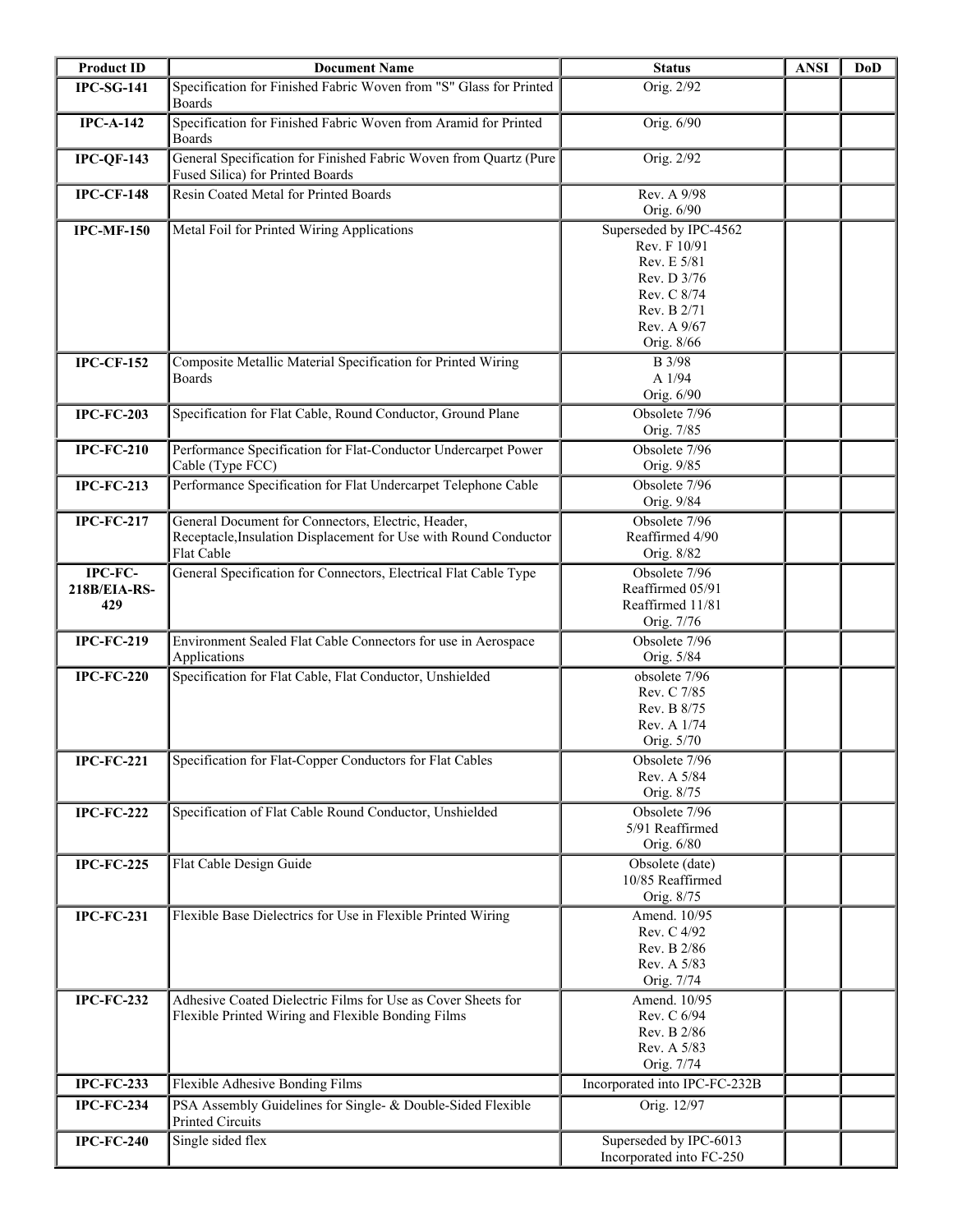| <b>Product ID</b> | <b>Document Name</b>                                                | <b>Status</b>                     | <b>ANSI</b> | DoD |
|-------------------|---------------------------------------------------------------------|-----------------------------------|-------------|-----|
| <b>IPC-FC-241</b> | Flexible Metal-Clad Dielectrics for Use in Fabrication of Flexible  | Amend. 10/95                      |             |     |
|                   | Printed Wiring                                                      | Rev. C 4/92                       |             |     |
|                   |                                                                     | Rev. B 2/86                       |             |     |
|                   |                                                                     | Rev. A 5/83                       |             |     |
|                   |                                                                     | Orig. 7/74                        |             |     |
| <b>IPC-RF-245</b> | Performance Specification for Rigid-Flex Printed Boards             | Superseded by IPC-6013            |             |     |
|                   |                                                                     | Orig. 4/87                        |             |     |
| <b>IPC-D-249</b>  | Design Standard for Flexible Single-and Double-Sided Printed        | Superseded by IPC-2223            |             |     |
|                   | <b>Boards</b>                                                       | Orig. 1/87                        |             |     |
| IPC-FC-250A       | Specification for Single - and Double-Sided Flexible Printed Wiring | Superseded by IPC-6013            |             |     |
|                   |                                                                     | Rev. A 9/86<br>Orig. 9/86         |             |     |
|                   |                                                                     |                                   |             |     |
| <b>IPC-FA-251</b> | Guidelines for Single and Double Sided Flex Circuits                | Orig. 2/92                        |             |     |
| $IPC-D-275$       | Design Standard for Rigid Printed Boards and Rigid Printed Board    | Superseded by IPC-2221 and 2222   |             |     |
|                   | Assemblies                                                          | Supersedes IPC-D-319 and IPC-D-   |             |     |
|                   |                                                                     | 949<br>Amendment.1 4/96           |             |     |
|                   |                                                                     | Orig. 9/91                        |             |     |
| <b>IPC-RB-276</b> | Qualification and Performance Specification for Rigid Printed       | Superseded by IPC-6011 and IPC-   |             |     |
|                   | <b>Boards</b>                                                       | 6012                              |             |     |
|                   |                                                                     | Orig. 3/92 Supersedes IPC-SC-320B |             |     |
|                   |                                                                     | and IPC-ML-950C                   |             |     |
| <b>IPC-D-279</b>  | Design Guidelines for Reliable Surface Mount Technology Printed     | Orig. 7/96                        |             |     |
|                   | <b>Board Assemblies</b>                                             |                                   |             |     |
| <b>IPC-D-300</b>  | Printed Board Dimensions and Tolerances                             | Superseded by IPC-2615            |             |     |
|                   |                                                                     | Rev. G 1/84                       |             |     |
|                   |                                                                     | Rev. F 11/74                      |             |     |
|                   |                                                                     | Rev. E 10/70                      |             |     |
|                   |                                                                     | Rev. D 1/70                       |             |     |
|                   |                                                                     | Rev. C 10/65                      |             |     |
|                   |                                                                     | Rev. B 1/64                       |             |     |
|                   |                                                                     | Rev. A 7/61                       |             |     |
|                   |                                                                     | Orig. 8/60<br>Rev. C 06/91        |             |     |
| <b>IPC-D-310</b>  | Guidelines for Phototool Generation and Measurement Techniques      | Rev. B 12/85                      |             |     |
|                   |                                                                     | Rev. A 12/77                      |             |     |
|                   |                                                                     | Orig. 9/69                        |             |     |
| $IPC-A-311$       | Process Control Guidelines for Phototool Generation and Use         | Orig. 3/96                        |             |     |
| <b>IPC-D-316</b>  | Design Guide for Microwave Circuit Boards Utilizing Soft            | Orig. 5/95                        |             |     |
|                   | Substrates                                                          |                                   |             |     |
| <b>IPC-D-317</b>  | Design Guidelines for Electronic Packaging Utilizing High-Speed     | Rev. A 1/95                       |             |     |
|                   | Techniques                                                          | Orig. 4/90                        |             |     |
| <b>IPC-HF-318</b> | Microwave End Product Board Inspection and Test                     | Superseded by IPC-6018            |             |     |
|                   |                                                                     | Rev. A 12/91                      |             |     |
|                   |                                                                     | Orig. 6/85                        |             |     |
| <b>IPC-D-319</b>  | Design Standard for Rigid Single-and Double-Sided Printed Boards    | Superseded by IPC-D-275, then by  |             |     |
|                   |                                                                     | IPC-2221/2222                     |             |     |
|                   |                                                                     | Orig. 1/87                        |             |     |
| <b>IPC-SD-320</b> | Performance Specification for Rigid Single- and Double-Sided        | Superseded by IPC-RB-276          |             |     |
|                   | Printed Boards                                                      | Supersedes IPC-TC-500             |             |     |
|                   |                                                                     | Rev. B 11/86                      |             |     |
|                   |                                                                     | Rev. A 3/81<br>Orig. 1/77         |             |     |
| <b>IPC-D-322</b>  | Guidelines for Selecting Printed Wiring Board Sizes Using           | Reaffirmed 9/91                   |             |     |
|                   | <b>Standard Panel Sizes</b>                                         | Orig. 8/84                        |             |     |
| <b>IPC-MC-324</b> | Performance Specifications for Metal Core Boards                    | Superseded by IPC-6011 and IPC-   |             |     |
|                   |                                                                     | 6012                              |             |     |
|                   |                                                                     | Orig. 10/88                       |             |     |
| <b>IPC-D-325</b>  | Documentation Requirements for Printed Boards, Assemblies and       | Rev. A 5/95                       |             |     |
|                   | <b>Support Drawings</b>                                             | Orig. 1/87                        |             |     |
| <b>IPC-D-326</b>  | Information Requirements for Manufacturing Printed Board            | Orig. 4/91                        |             |     |
|                   | Assemblies                                                          |                                   |             |     |
| <b>IPC-D-330</b>  | Design Guide Manual                                                 | Date                              |             |     |
|                   |                                                                     |                                   |             |     |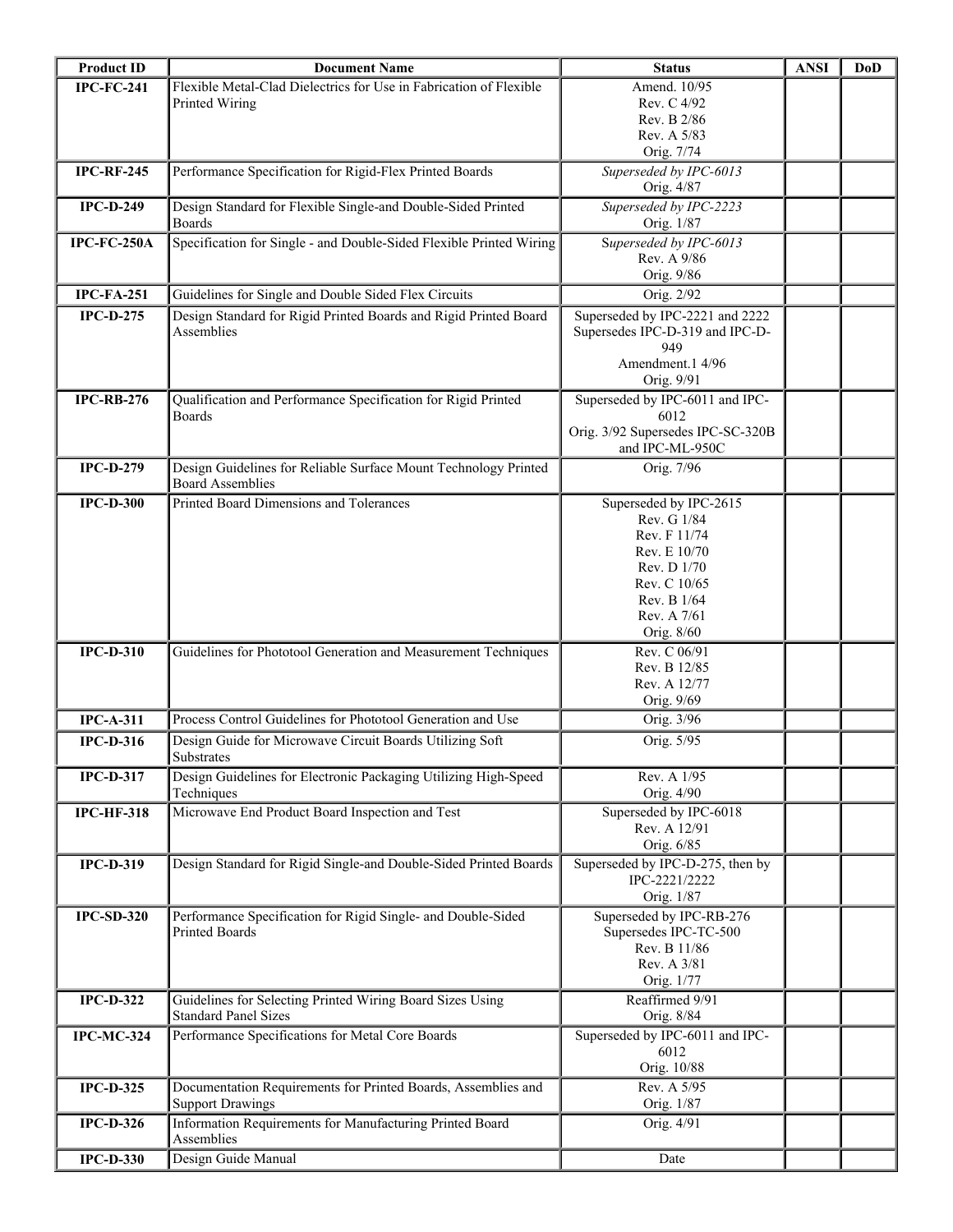| <b>Product ID</b>   | <b>Document Name</b>                                                                                                                                   | <b>Status</b>                                                           | <b>ANSI</b> | DoD |
|---------------------|--------------------------------------------------------------------------------------------------------------------------------------------------------|-------------------------------------------------------------------------|-------------|-----|
| <b>IPC-PD-335</b>   | Electronic Packaging Handbook                                                                                                                          | Orig. 12/89                                                             |             |     |
| <b>IPC-NC-349</b>   | Computer Numerical Control Formatting for Drillers and Routers                                                                                         | Orig. 8/85                                                              |             |     |
| <b>IPC-D-350</b>    | Printed Board Description in Digital Form; Technical Content<br>Identical to IEC-61182-1 (PAS)                                                         | Rev. D 7/92<br>Rev. C 10/85<br>Rev. B 8/77<br>Rev. A 2/75<br>Orig. 8/72 |             |     |
| <b>IPC-D-351</b>    | Printed Board Drawings in Digital Form                                                                                                                 | Orig. 8/85                                                              |             |     |
| <b>IPC-D-352</b>    | Electronic Design Data Description for Printed Boards in Digital<br>Form                                                                               | Orig. 8/85                                                              |             |     |
| <b>IPC-D-354</b>    | Library Format Description for Printed Boards in Digital Form                                                                                          | Orig. 2/87                                                              |             |     |
| <b>IPC-D-355</b>    | Printed Board Assembly Description in Digital Form                                                                                                     | Orig. 1/95                                                              |             |     |
| <b>IPC-D-356</b>    | Bare Board Electrical Test Information in Digital Form                                                                                                 | Rev. A 1/98<br>Orig. 3/92                                               |             |     |
| <b>IPC-AM-361</b>   | Specification for Rigid Substrates for Additive Process Printed<br><b>Boards</b>                                                                       | Superseded by IPC-4101<br>Orig. 1/82                                    |             |     |
| <b>IPC-MB-380</b>   | Guidelines for Molded Interconnection Devices                                                                                                          | Orig. 10/90                                                             |             |     |
| <b>IPC-D-390</b>    | <b>Automated Design Guidelines</b>                                                                                                                     | Rev. A 2/88<br>Orig. 7/74                                               |             |     |
| <b>IPC-C-406</b>    | Design and Application Guidelines for Surface Mount Connectors                                                                                         | Orig. 1/90                                                              |             |     |
| <b>IPC-CI-408</b>   | Design and Application Guidelines for the Use of Solderless<br><b>Surface Mount Connectors</b>                                                         | Orig. 1/94                                                              |             |     |
| <b>IPC-BP-421</b>   | General Specification for Rigid Printed Board Backplanes with<br>Press Fit Contacts                                                                    | Obsolete without replacement<br>Reaffirmed 4/90<br>Orig. 10/80          |             |     |
| $IPC-D-422$         | Design Guide for Press Fit Rigid Printed Board Backplanes                                                                                              | Orig. 9/82                                                              |             |     |
| <b>IPC-DW-424</b>   | General Specification for Encapsulated Discrete Wire<br><b>Interconnection Boards</b>                                                                  | Orig. 1/95                                                              |             |     |
| <b>IPC-DW-425</b>   | Design and End Product Requirements for Discrete Wiring Boards                                                                                         | Rev. A 5/90<br>Orig. 9/82                                               |             |     |
| <b>IPC-DW-426</b>   | Specifications for Assembly of Discrete Wiring                                                                                                         | Orig. 12/87                                                             |             |     |
| <b>IPC-TR-460</b>   | Trouble-Shooting Checklist for Wave Soldering Printed Wiring<br><b>Boards</b>                                                                          | Rev. A 2/84<br>Orig. 1973                                               |             |     |
| <b>IPC-TR-461</b>   | Solderability Evaluation of Thick and Thin Fused Coatings                                                                                              | Orig. 3/79                                                              |             |     |
| <b>IPC-TR-462</b>   | Solderability Evaluation of Printed Boards with Protective Coatings<br>Over Long Term Storage                                                          | Orig. 10/87                                                             |             |     |
| <b>IPC-TR-464</b>   | Accelerated Aging for Solderability Evaluations                                                                                                        | Rev. A 12/87<br>Orig. Pub.4/84                                          |             |     |
| <b>IPC-TR-465-1</b> | Round Robin Test on Steam Ager Temperature Control Stability                                                                                           | Orig. 1993                                                              |             |     |
| <b>IPC-TR-465-2</b> | The Effect of Steam Aging Time and Temperature on Solderability<br><b>Test Results</b>                                                                 | Orig. 1993                                                              |             |     |
| <b>IPC-TR-465-3</b> | Evaluation of Steam Aging on Alternative Finishes, Phase IIA                                                                                           | Orig. 7/96                                                              |             |     |
| <b>IPC-TR-466</b>   | Wetting Balance Standard Weight Comparison Test                                                                                                        | Orig. 4/95                                                              |             |     |
| <b>IPC-TR-467</b>   | Supporting Data and Numerical Examples for ANSI/J-STD-001<br>Appendix D                                                                                | Orig. 10/96                                                             |             |     |
| <b>IPC-TR-468</b>   | Factors Affecting Insulation Resistance Performance of Printed<br><b>Boards</b>                                                                        | Orig. 3/79                                                              |             |     |
| <b>IPC-TR-470</b>   | Thermal Characteristics of Multilayer Interconnection Boards                                                                                           | Orig. 1/74                                                              |             |     |
| <b>IPC-TR-474</b>   | An Overview of Discrete Wiring Techniques                                                                                                              | Obsolete without replacement<br>Reprint 1984<br>Orig. 3/79              |             |     |
| <b>IPC-TR-476</b>   | How to Avoid Metallic Growth Problems on Electronic Hardware<br>Rev. A Electrochemical Migration Electrically Induced Failures In<br>Printed Assembles | Rev. A 6/84 (new title)<br>Orig. 9/77                                   |             |     |
| <b>IPC-TR-480</b>   | Results of Multilayer Test Program Round Robin IV Phase I                                                                                              | Obsolete without replacement<br>Orig. 9/75                              |             |     |
| <b>IPC-TR-481</b>   | Results of Multilayer Test Program Round Robin V                                                                                                       | Orig. 4/81                                                              |             |     |
| <b>IPC-TR-482</b>   | New Developments in Thin Copper Foils                                                                                                                  | Orig. 7/93                                                              |             |     |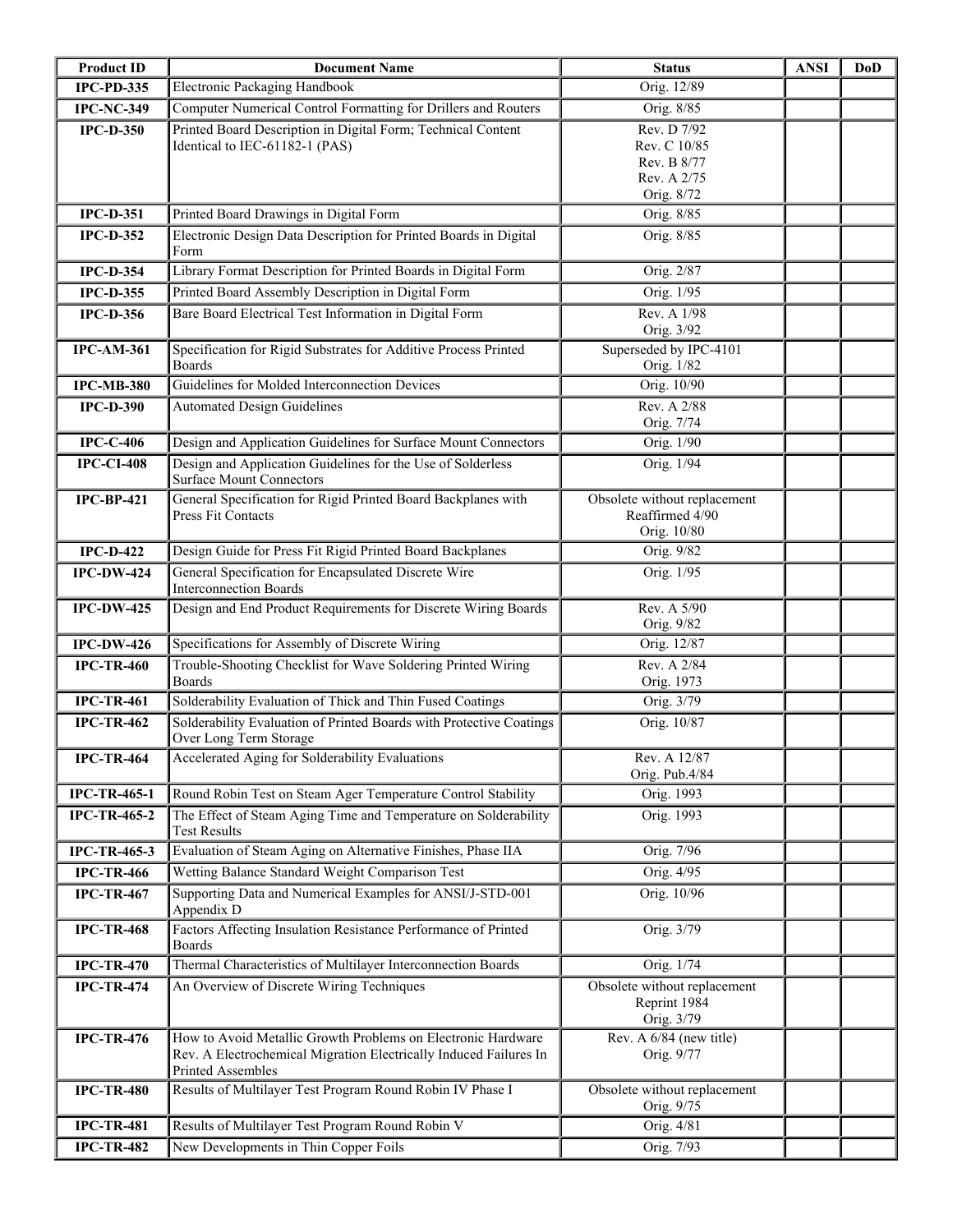| <b>Product ID</b>  | <b>Document Name</b>                                                                                                                                                                                    | <b>Status</b>                                                                                  | <b>ANSI</b> | <b>DoD</b> |
|--------------------|---------------------------------------------------------------------------------------------------------------------------------------------------------------------------------------------------------|------------------------------------------------------------------------------------------------|-------------|------------|
| <b>IPC-TR-483</b>  | Dimensional Stability Testing of Thin Laminates - Report on Phase<br>I International Round Robin Test Program                                                                                           | Rev. A 3/91<br>Addendums 10/87<br>Orig. 4/84                                                   |             |            |
| <b>IPC-TR-484</b>  | Results of IPC Cooper Foil Ductility Round Robin Study                                                                                                                                                  | Orig. 4/86                                                                                     |             |            |
| <b>IPC-TR-485</b>  | Results of Cooper Foil Rupture Strength Test Round Robin Study                                                                                                                                          | Orig. 3/85                                                                                     |             |            |
| <b>IPC-TR-486</b>  | Report on Round Robin Study to Correlate Interconnect Stress Test<br>(IST) with Thermal Stress/Microsectioning Evaluations for<br>Detecting the Presence of Inner-layer Separations                     | Orig. 07/01                                                                                    |             |            |
| <b>IPC-TR-549</b>  | Measles in Printed Wiring Boards                                                                                                                                                                        | Orig. 11/73                                                                                    |             |            |
| <b>IPC-TR-551</b>  | Quality Assessment of Printed Boards Used for Mounting and<br>Interconnecting Electronic Components                                                                                                     | Orig. 7/93                                                                                     |             |            |
| $IPC-DR-570$       | General Specification for 1/8 Inch Diameter Shank Carbide Drills<br>for Printed Boards                                                                                                                  | Rev. A 4/84<br>Orig. 1/79                                                                      |             |            |
| <b>IPC-DR-572</b>  | Drilling Guidelines for Printed Boards                                                                                                                                                                  | Orig. 4/88                                                                                     |             |            |
| <b>IPC-TR-576</b>  | <b>Additive Process Evaluation</b>                                                                                                                                                                      | Obsolete without replacement<br>Orig. 9/77                                                     |             |            |
| <b>IPC-TR-578</b>  | Leading Edge Manufacturing Technology Report - Resulting of a<br>Round Robin Study on Minimum Conductor Width and Plated-<br>Through Holes in Rigid, Bare Copper, Double-Sided Printed<br>Wiring Boards | Orig. 9/84                                                                                     |             |            |
| <b>IPC-TR-579</b>  | Round Robin Reliability Evaluation of Small Diameter Plated<br>Through Holes in Printed Wiring Boards                                                                                                   | Orig. 9/88                                                                                     |             |            |
| <b>IPC-TR-580</b>  | Cleaning and Cleanliness Test Program Phase 1 Test Results                                                                                                                                              | Orig. 10/89                                                                                    |             |            |
| <b>IPC-TR-581</b>  | IPC Phase 3 Controlled Atmosphere Soldering Study                                                                                                                                                       | Orig. 8/94                                                                                     |             |            |
| <b>IPC-TR-582</b>  | IPC Phase 3 No-Clean Flux Study                                                                                                                                                                         | Orig. 11/94                                                                                    |             |            |
| $IPC-A-600$        | Acceptability of Printed Boards                                                                                                                                                                         | Rev. F 11/99<br>Rev. E 8/95<br>Rev. D'89<br>Rev. C'78<br>Rev. B '74<br>Rev. A '70<br>Orig. '64 |             |            |
| <b>IPC-SS-605</b>  | Printed Board Quality Evaluation Slide Set                                                                                                                                                              | Obsolete without replacement                                                                   |             |            |
| <b>IPC-QE-605</b>  | Printed Board Quality Evaluation Handbook                                                                                                                                                               | Rev. A 2/99                                                                                    |             |            |
| $IPC-A-610$        | Acceptability of Electronic Assemblies                                                                                                                                                                  | Rev. C 1/00<br>Rev. B 12/94<br>Rev. A 3/90<br>Orig. 8/83                                       |             |            |
| $IPC-QE-615$       | Assembly Quality Evaluation Handbook                                                                                                                                                                    | Orig. 3/93                                                                                     |             |            |
| IPC/WHMA-A-<br>620 | Acceptability of Electronic Wire Harnesses and Cables                                                                                                                                                   | Not yet published                                                                              |             |            |
| $IPC-AI-640$       | User's Guidelines for Automated Inspection of Unpopulated Thick<br>Film Hybrid Substrates                                                                                                               | Obsolete without replacement<br>Orig. 1/87                                                     |             |            |
| <b>IPC-AI-641</b>  | User's Guidelines for Automated Solder Joint Inspection                                                                                                                                                 | Obsolete without replacement<br>Orig. 1/87                                                     |             |            |
| <b>IPC-AI-642</b>  | User's Guidelines for Automated Inspection of Artwork, Interlayers,<br>and Unpopulated PWB's                                                                                                            | Obsolete without replacement<br>Orig. 10/88                                                    |             |            |
| <b>IPC-OI-645</b>  | Standard for Visual Optical Inspection Aids                                                                                                                                                             | Orig. 10/93                                                                                    |             |            |
| <b>IPC-TM-650</b>  | <b>Test Methods Manual</b>                                                                                                                                                                              | Updated per test method                                                                        |             |            |
| <b>IPC-ET-652</b>  | Guidelines and Requirements for Electrical Testing of Unpopulated<br><b>Printed Boards</b>                                                                                                              | Orig. 10/90 Superseded by IPC-9252                                                             |             |            |
| $IPC-QL-653$       | Qualification of Facilities that Inspect/Test Printed Boards,<br>Components, and Material                                                                                                               | Rev. A 11/97<br>Orig. 8/88                                                                     |             |            |
| <b>IPC-MI-660</b>  | Incoming Inspection of Raw Materials Manual                                                                                                                                                             | Orig. 2/84                                                                                     |             |            |
| <b>IPC-R-700</b>   | Suggested Guidelines for Modification, Rework and Repair of<br><b>Printed Boards and Assemblies</b>                                                                                                     | Superseded by IPC-7711 and 7721<br>$\mathrm{C}$ 1/88<br>B 9/77<br>A 12/71<br>Orig. 9/67        |             |            |
| <b>IPC-TA-720</b>  | Technology Assessment Handbook on Laminates                                                                                                                                                             |                                                                                                |             |            |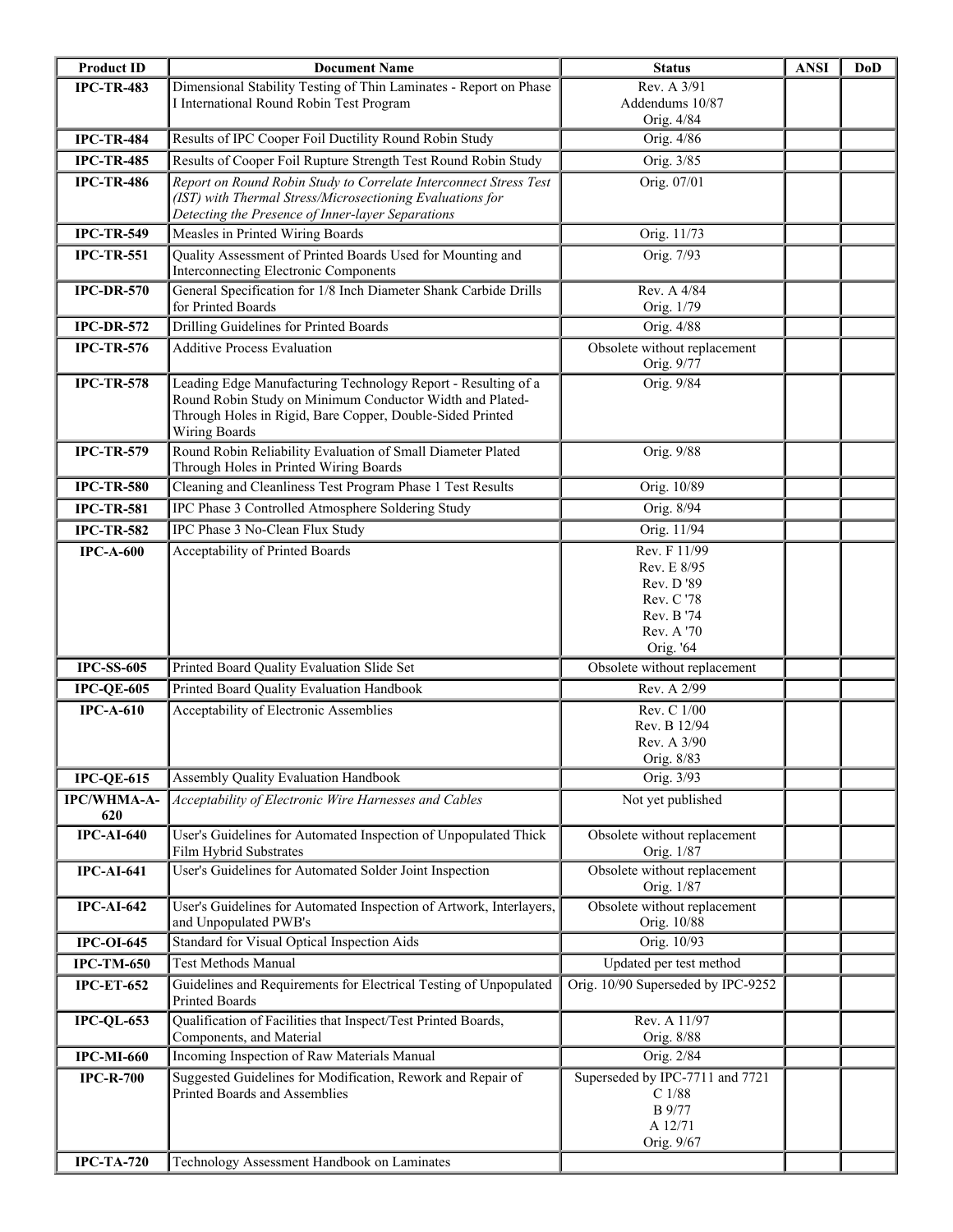| <b>Product ID</b> | <b>Document Name</b>                                                                            | <b>Status</b>                                                             | <b>ANSI</b> | <b>DoD</b> |
|-------------------|-------------------------------------------------------------------------------------------------|---------------------------------------------------------------------------|-------------|------------|
| <b>IPC-TA-721</b> | Technology Assessment Handbook on Multilayer Boards                                             |                                                                           |             |            |
| <b>IPC-TA-722</b> | Technology Assessment of Soldering                                                              |                                                                           |             |            |
| <b>IPC-TA-723</b> | Technology Assessment Handbook on Surface Mounting                                              |                                                                           |             |            |
| <b>IPC-TA-724</b> | Technology Assessment Series on Cleanrooms                                                      | Orig. 4/98                                                                |             |            |
| <b>IPC-PE-740</b> | Troubleshooting Guide for Printed Board Manufacture and<br>Assembly                             | Rev. A 12/97<br>Orig. 1/85                                                |             |            |
| <b>IPC-CM-770</b> | Printed Board Component Mounting                                                                | Rev. D 1/96<br>Rev. C 1/87<br>Rev. B 10/80<br>Rev. A 3/76<br>Orig. 9/68   |             |            |
| <b>IPC-SM-780</b> | Component Packaging and Interconnecting with Emphasis on<br><b>Surface Mounting</b>             | Orig. 3/88                                                                |             |            |
| <b>IPC-SM-782</b> | Surface Mount Design and Land Pattern Standard                                                  | Amend. 2 04/99<br>Amend. 1 10/96<br>Rev. A 8/93<br>Orig. 3/87             |             |            |
| <b>IPC-EM-782</b> | Surface Mount Design and Land Pattern Spreadsheet                                               | Addendum 12/95<br>Orig. 9/94                                              |             |            |
| <b>IPC-SM-784</b> | Guidelines for Chip-on-Board Technology Implementation                                          | Orig. 11/90                                                               |             |            |
| <b>IPC-SM-785</b> | Guidelines for Accelerated Reliability Test of Surface Mount<br>Solder Attachments              | Orig. 11/92                                                               |             |            |
| <b>IPC-SM-786</b> | Procedures for Characterizing and Handling of Moisture/ Reflow<br>Sensitive ICs                 | Superseded by J-STD-020 and J-<br>STD-033<br>Rev. A 1/95<br>Orig. 12/90   |             |            |
| <b>IPC-MC-790</b> | Guidelines for Multichip Module Technology Utilization                                          | Orig. 8/92                                                                |             |            |
| <b>IPC-S-804</b>  | Solderability Test Methods for Printed Wiring Boards                                            | Superseded by J-STD-003<br>Rev. A 1/87<br>Orig. 1/82                      |             |            |
| <b>IPC-S-805</b>  | Solderability Tests for Component Leads and Terminations                                        | Superseded by<br>J-STD-002<br>Orig. 1/85                                  |             |            |
| <b>IPC-MS-810</b> | Guidelines for High Volume Microsection                                                         | Orig. 10/93                                                               |             |            |
| <b>IPC-S-815</b>  | General Requirements for Soldering Electronic Interconnections                                  | Superseded by J-STD-001<br>Rev. B 12/87<br>Rev. A 6/81<br>Orig. 11/77     |             |            |
| <b>IPC-S-816</b>  | <b>SMT Process Guideline and Checklist</b>                                                      | Orig. 7/93                                                                |             |            |
| <b>IPC-SM-817</b> | General Requirements for Dielectric Surface Mounting Adhesives                                  | Orig. 11/89                                                               |             |            |
| <b>IPC-SF-818</b> | General Requirement for Electronic Soldering Fluxes                                             | Superseded by J-STD-004<br>Rev. 12/91<br>Orig. 2/88                       |             |            |
| <b>IPC-SP-819</b> | General Requirements and Test Methods for Electronic Grade<br>Solder Paste                      | Orig. 10/88 Superseded by J-STD-<br>005                                   |             |            |
| $IPC-AJ-820$      | Assembly and Joining Manual                                                                     | Orig. 8/96                                                                |             |            |
| <b>IPC-CA-821</b> | General Requirements for Thermally Conductive Adhesives                                         | Orig. 1/95                                                                |             |            |
| <b>IPC-CC-830</b> | Qualification and Performance of Electronic Insulating Compound<br>for Printed Board Assemblies | Amend. 1 7/99<br>Rev. A 10/98<br>Orig. 1/84                               |             |            |
| IPC-HDBK-830      | Conformal Coating Handbook                                                                      | Not yet published                                                         |             |            |
| <b>IPC-SM-839</b> | Pre and Post Solder Mask Application Cleaning Guidelines                                        | Orig. 4/90                                                                |             |            |
| <b>IPC-SM-840</b> | Qualification and Performance of Permanent Polymer Coating<br>(Solder Mask) for Printed Boards  | Amend. 1 6/00<br>Rev. C 1/96<br>Rev. B 5/88<br>Rev. A 7/83<br>Orig. 11/77 |             |            |
| <b>IPC-H-855</b>  | Hybrid Microcircuit Design Guide                                                                | Obsolete without replacement<br>Orig. 10/82                               |             |            |
| <b>IPC-D-859</b>  | Design Standard for Thick Film Multilayer Hybrid Circuits                                       | Orig. 12/89                                                               |             |            |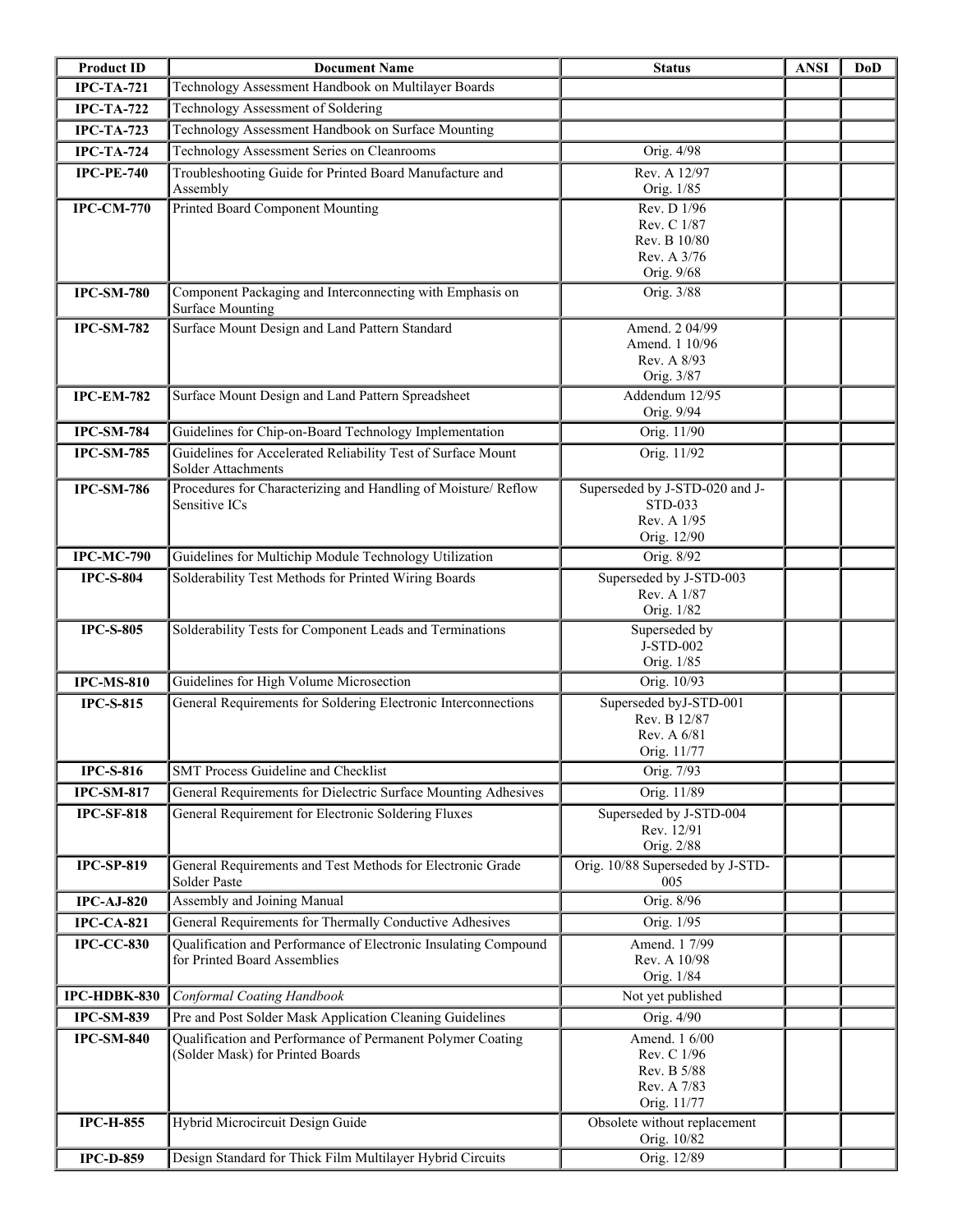| <b>Product ID</b>  | <b>Document Name</b>                                                                                   | <b>Status</b>                                                                                                                                                                                                     | <b>ANSI</b> | <b>DoD</b> |
|--------------------|--------------------------------------------------------------------------------------------------------|-------------------------------------------------------------------------------------------------------------------------------------------------------------------------------------------------------------------|-------------|------------|
| <b>IPC-HM-860</b>  | Specification for Multilayer Hybrid Circuits                                                           | Orig. 1/87                                                                                                                                                                                                        |             |            |
| <b>IPC-TF-870</b>  | Qualification and Performance of Polymer Thick Film Printed<br><b>Boards</b>                           | Orig. 11/89                                                                                                                                                                                                       |             |            |
| <b>IPC-ML-910</b>  | Design and End Production Specification for Rigid Multilayer<br><b>Printed Boards</b>                  | Superseded by IPC-D-949, IPC-D-<br>275, and subsequently IPC-2221 for<br>Design and IPC-ML-950, IPC-RB-<br>276, and subsequently IIPC-6011 for<br><b>End Product Specification</b><br>Rev. A 08/76<br>Orig. 06/68 |             |            |
| <b>IPC-D-949</b>   | Design Standard for Rigid Multilayer Printed Boards                                                    | Superseded by IPC-D-275 and<br>subsequently by IPC-2221/2222<br>Orig. 1/87                                                                                                                                        |             |            |
| <b>IPC-ML-950</b>  | Performance Specification for Rigid Multilayer Printed Boards                                          | Superseded by IPC-RB-276 and<br>subsequently IPC-6011/6012<br>Rev. C 11/8<br>Rev. B 12/77<br>Rev. A 9/70<br>Orig. 1/66                                                                                            |             |            |
| <b>IPC-ML-960</b>  | Qualification and Performance Specification for Mass Laminated<br>Panels for Multilayer Printed Boards | Orig. 7/94                                                                                                                                                                                                        |             |            |
| <b>IPC-ML-975</b>  | End Product Documentation Specification for Multilayer Printed<br>Wiring Boards                        | Superseded by IPC-D-325<br>Orig. 9/69                                                                                                                                                                             |             |            |
| <b>IPC-ML-990</b>  | Performance Specification for Flexible Multilayer Wiring                                               | Superseded by IPC-6011<br>Orig. 9/72                                                                                                                                                                              |             |            |
| <b>IPC-1043</b>    | Cleaning & Cleanliness Test Program Phase 3 Water Soluble<br>Fluxes Part 1                             | Orig. 8/92                                                                                                                                                                                                        |             |            |
| <b>IPC-1044</b>    | Cleaning & Cleanliness Test Program Phase 3 Water Soluble<br>Fluxes Part 2                             | Orig. 10/92                                                                                                                                                                                                       |             |            |
| <b>IPC-TP-1090</b> | The Layman's Guide to Qualifying New Fluxes for MIL-STD-2000A<br>or MT-0002                            | Orig. 7/96                                                                                                                                                                                                        |             |            |
| <b>IPC-TP-1103</b> | Manufacturing Concerns When Soldering with Gold Plated<br>Component Leads or Circuit Board Pads        | Obsolete without replacement                                                                                                                                                                                      |             |            |
| $IPC-TP-1114$      | The Layman's Guide to Qualifying a Process to J-STD-001B                                               | Orig. 1/98                                                                                                                                                                                                        |             |            |
| <b>IPC-TP-1115</b> | Selection and Implementation Strategy for A Low-Residue No-<br>Clean Process                           | Orig. 12/98                                                                                                                                                                                                       |             |            |
| <b>IPC-1131</b>    | IT Guidelines for PWB Manufacturers                                                                    | Orig. 04/00                                                                                                                                                                                                       |             |            |
| <b>IPC-1331</b>    | Voluntary Safety Standard for Electrically Heated Process<br>Equipment                                 | Orig. 3/00                                                                                                                                                                                                        |             |            |
| <b>IPC-1710</b>    | OEM Standard for Printed Board Manufacturers' Qualification<br>Profile (MQP)                           | 12/97 updated<br>Orig. 2/94                                                                                                                                                                                       |             |            |
| <b>IPC-1720</b>    | Assembly Qualification Profile (AQP)                                                                   | Orig. 7/96                                                                                                                                                                                                        |             |            |
| <b>IPC-1730</b>    | Laminator Qualification Profile (LQP)                                                                  | Rev. A 6/00<br>Orig. 1/98                                                                                                                                                                                         |             |            |
| <b>IPC-1731</b>    | Strategic Raw Materials Supplier Qualification Profile                                                 | Orig. Pub. 6/00                                                                                                                                                                                                   |             |            |
| <b>IPC-1902</b>    | IPC/IEC Grid Systems for Printed Circuits                                                              | Orig. Pub. 12/98                                                                                                                                                                                                  |             |            |
| <b>IPC-2141</b>    | Controlled Impedance Circuit Boards and High Speed Logic Design                                        | Orig. 4/96                                                                                                                                                                                                        |             |            |
| <b>IPC-2221</b>    | Generic Standard on Printed Board Design                                                               | Supersedes IPC-D-275<br>Amend. 1 01/00<br>Orig. 2/98                                                                                                                                                              |             |            |
| <b>IPC-2222</b>    | Sectional Design Standard for Rigid Organic Printed Boards                                             | Supersedes IPC-D-275<br>Orig. 2/98                                                                                                                                                                                |             |            |
| $IPC-2223$         | Sectional Design Standard for Flexible Printed Boards                                                  | Supersedes IPC-D-249<br>Orig. 11/98                                                                                                                                                                               |             |            |
| <b>IPC-2224</b>    | Sectional Standard for Design of PWBs for PC Cards                                                     | Orig. 01/98                                                                                                                                                                                                       |             |            |
| <b>IPC-2225</b>    | Sectional Design Standard for Organic Multichip Modules (MCM-<br>L) and MCM-L Assemblies               | Orig. 05/98                                                                                                                                                                                                       |             |            |
| <b>IPC-2226</b>    | Design Standard for High-Density Array or Peripheral Leaded<br><b>Component Mounting Structures</b>    | Not yet published                                                                                                                                                                                                 |             |            |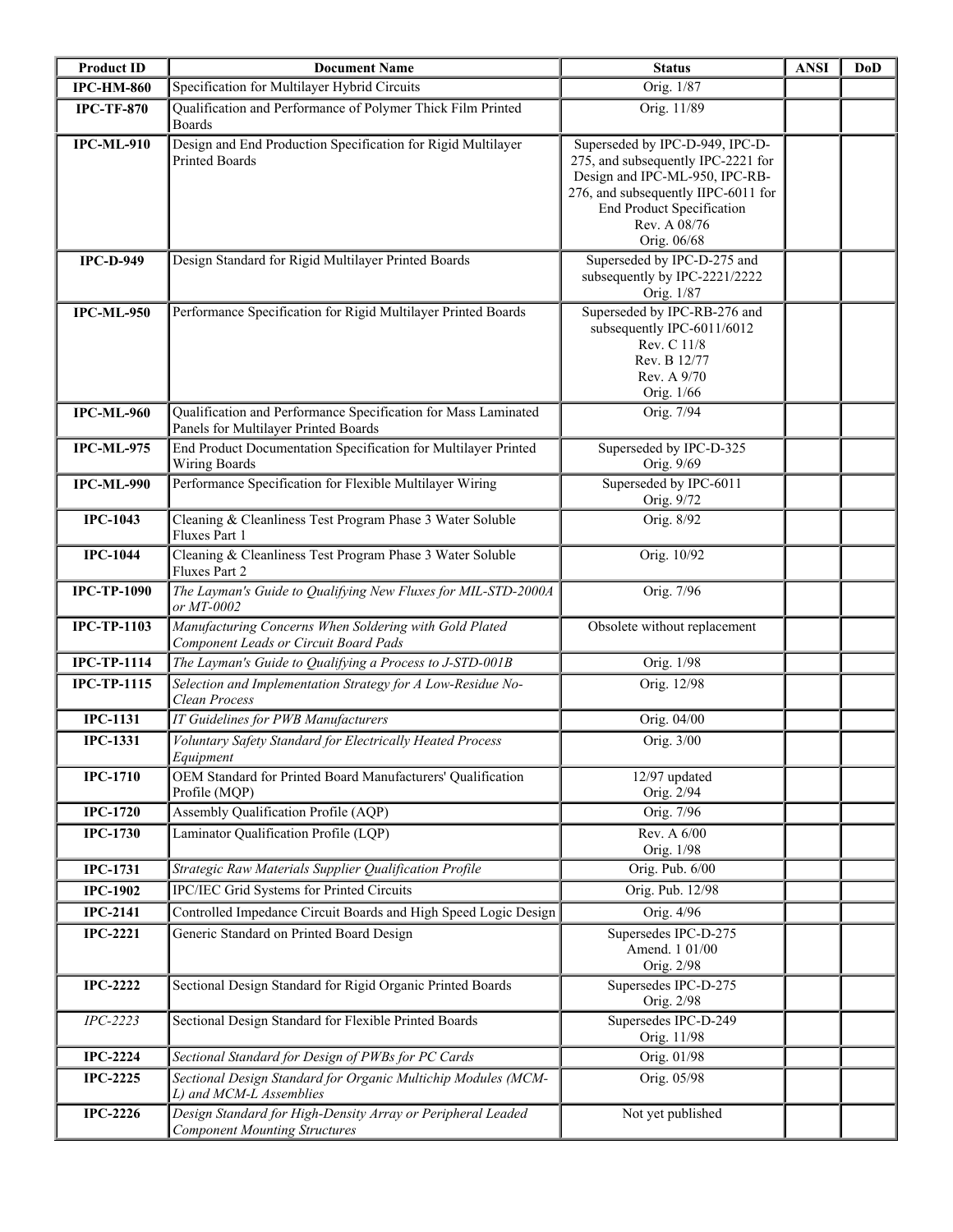| <b>Product ID</b> | <b>Document Name</b>                                                                                                                              | <b>Status</b>                                                           | <b>ANSI</b> | <b>DoD</b> |
|-------------------|---------------------------------------------------------------------------------------------------------------------------------------------------|-------------------------------------------------------------------------|-------------|------------|
| <b>IPC-2251</b>   | Design Guidelines for Electronic Packaging Utilizing High Speed<br>Techniques                                                                     | Not yet published                                                       |             |            |
| <b>IPC-2252</b>   | Design and Manufacturing Guide for RF/Microwave Circuit<br><b>Boards</b>                                                                          | Orig. Pub.                                                              |             |            |
| IPC/JPCA-2315     | Design Guide for High Density Interconnects (HDI) and Microvia                                                                                    | Orig. 06/00                                                             |             |            |
| <b>IPC-2401</b>   |                                                                                                                                                   | Not yet published                                                       |             |            |
| <b>IPC-2431</b>   |                                                                                                                                                   | Not yet published                                                       |             |            |
| <b>IPC-2511</b>   | Generic Requirements for Implementation of Product<br>Manufacturing Description Data and Transfer Methodology                                     | Rev A 01/00                                                             |             |            |
| <b>IPC-2512A</b>  | Sectional Requirements for Implementation of Administrative<br>Methods for Manufacturing Data Description                                         | Rev A 11/00                                                             |             |            |
| <b>IPC-2513</b>   |                                                                                                                                                   | Rev A 11/00                                                             |             |            |
| <b>IPC-2514</b>   | Sectional Requirements for Implementation of Printed Board<br>Manufacturing Data Description                                                      | Rev A 11/00                                                             |             |            |
| <b>IPC-2515</b>   | Sectional Requirements for Implementation of Bare Board Product<br><b>Electrical Testing Data Description</b>                                     | Rev A 11/00                                                             |             |            |
| <b>IPC-2516</b>   | Sectional Requirements for Implementation of Assembled Board<br>Product Manufacturing Data Description                                            | Rev A 11/00                                                             |             |            |
| <b>IPC-2517</b>   | Sectional Requirements for Implementation of Assembly In-Circuit<br>Testing Data Description - 2-11gChair, Bob Neal, Agilent<br>Technologies      | Rev A 11/00                                                             |             |            |
| <b>IPC-2518</b>   | Sectional Requirements for Implementation of Part List Product<br>Data Description - Chair, Harry Parkinson, Parkinson Consulting                 | Rev A 11/00                                                             |             |            |
| <b>IPC-2524</b>   | PWB Fabrication Data Quality Rating System                                                                                                        | Orig. 02/99                                                             |             |            |
| <b>IPC-2531</b>   | Standard Recipe File Format Specification                                                                                                         |                                                                         |             |            |
| <b>IPC-2541</b>   | Generic Requirements for Electronic Manufacturing Shop Floor<br><b>Equipment Communication</b>                                                    | Not yet published                                                       |             |            |
| <b>IPC-2546</b>   | Sectional Requirements for Shop Floor Electronic Assembly<br><b>Equipment Communication</b>                                                       | Not yet published                                                       |             |            |
| <b>IPC-2547</b>   | Sectional Requirements for Shop Floor Electronic Inspection and<br><b>Test Equipment Communication</b>                                            | Not yet published                                                       |             |            |
| <b>IPC-2571</b>   | Generic Requirements for Electronic Manufacturing Supply Chain<br>Communication-Product Data Exchange (PDX)                                       | Not yet published                                                       |             |            |
| <b>IPC-2576</b>   | Sectional Requirements for Electronics Manufacturing Supply<br>Chain Communication of As-Built Product Data - Product<br>Exchange (PDX)           | Not yet published                                                       |             |            |
| <b>IPC-2577</b>   | Sectional Requirements for Supply Chain Communications of<br>Manufacturing Quality Assessment -- Product Data Exchange<br>(PDX)                   | Not yet published                                                       |             |            |
| <b>IPC-2578</b>   | Sectional Requirements for Supply Chain Communication of Bill of<br>material and Product Design Configuration Data-Product Data<br>Exchange (PDX) | Not yet published                                                       |             |            |
| <b>IPC-2615</b>   | Printed Board Dimensions and Tolerances                                                                                                           | SupersedesIPC-D-300<br>Orig. 06/00                                      |             |            |
| <b>IPC-3406</b>   | Guidelines for Electrically Conductive Surface Mount Adhesives                                                                                    | Orig. 7/96                                                              |             |            |
| <b>IPC-3408</b>   | General Requirements for Anistropically Conductive Adhesive<br>Films                                                                              | Orig. 11/96                                                             |             |            |
| <b>IPC-4101</b>   | Specification for Base Materials for Rigid and Multilayer Boards                                                                                  | Supersedes IPC-L-108, IPC-L-109,<br>IPC-L-112, IPC-L-115<br>Orig. 12/97 |             |            |
| <b>IPC-4103</b>   | Specification for Plastic Substrates, Clad or Unclad, for High<br>Speed/High Frequency Interconnection                                            | Not yet published                                                       |             |            |
| IPC-4104 -        | Specification for High Density Interconnect (HDI) and Microvia<br>Materials                                                                       | Orig. 5/99                                                              |             |            |
| <b>IPC-4110</b>   | Specification and Characterization Methods for Nonwoven<br>Cellulose Based Paper for Printed Boards                                               | Orig. 8/98                                                              |             |            |
| <b>IPC-4121</b>   | Guidelines for Selecting Core Constructions for Multilayer Printed<br>Wiring Board Applications                                                   | Supersedes IPC-CC-110A<br>Orig. 1/00                                    |             |            |
| <b>IPC-4130</b>   | Specification and Characterization Methods for Nonwoven "E"<br>Glass Mat                                                                          | Orig. 9/98                                                              |             |            |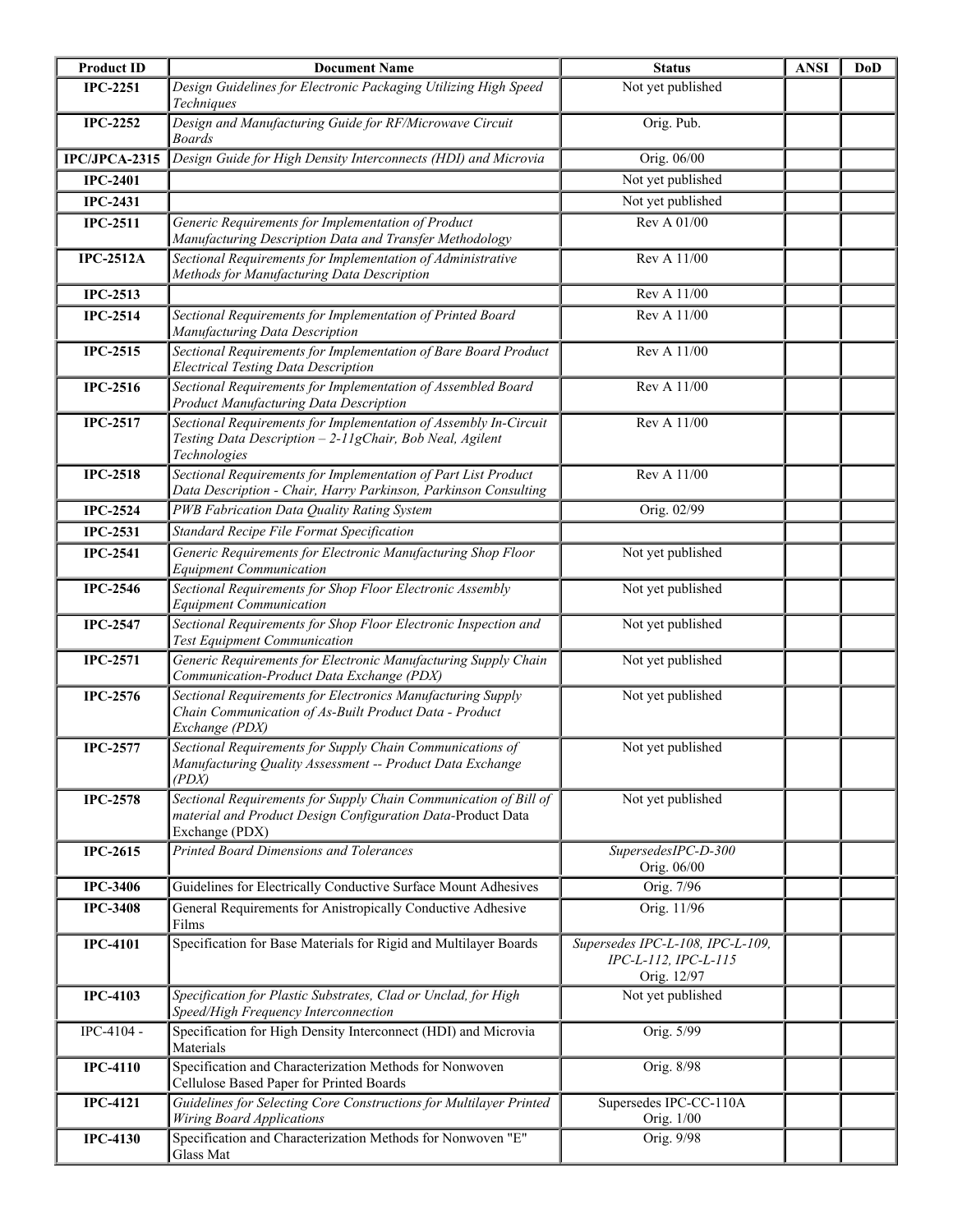| <b>Product ID</b> | <b>Document Name</b>                                                                                                        | <b>Status</b>                                                             | <b>ANSI</b> | <b>DoD</b> |
|-------------------|-----------------------------------------------------------------------------------------------------------------------------|---------------------------------------------------------------------------|-------------|------------|
| <b>IPC-4202</b>   | Flexible Base Dielectrics for Use in Flexible Printed Wiring                                                                | Not yet published, will supersede<br>IPC-FC-231C                          |             |            |
| <b>IPC-4203</b>   | Adhesive Coated Dielectric Films for Use as Cover Sheets                                                                    | IPC-FC-232C<br>Not yet published Supersedes                               |             |            |
| <b>IPC-4204</b>   | Flexible Metal-Clad Dielectrics for Use in Fabrication of                                                                   | Not yet published, will supersede<br>IPC-FC-241C                          |             |            |
| <b>IPC-4411</b>   | Specification and Characterization Methods for Nonwoven Para-<br>Aramid Reinforcement                                       | Orig. 4/99                                                                |             |            |
| <b>IPC-4412</b>   | Specification for Finished Fabric Woven form "E" Glass for<br><b>Printed Boards</b>                                         | Not yet published, will supersede<br>IPC-EG-140A                          |             |            |
| <b>IPC-4552</b>   | Electroless Nickel/Immersion Gold (ENIG) Plating for Electronic<br><i>Interconnections</i>                                  | Not yet published                                                         |             |            |
| <b>IPC-4562</b>   | Metal Foil for Printed Wiring Applications                                                                                  | Supersedes IPC-MF-150G<br>Orig. 5/00                                      |             |            |
| IPC-4563          | Resin-Coated Metal Foil for Printed Boards                                                                                  | Not yet published, will supersede<br>IPC-CF-148A                          |             |            |
| <b>IPC-4902</b>   | Specification for Materials for Embedded Passive Devices for<br><b>Printed Boards</b>                                       | Not yet published                                                         |             |            |
| <b>IPC-TC-500</b> | Through-hole standard                                                                                                       |                                                                           |             |            |
| <b>IPC-TC-550</b> |                                                                                                                             |                                                                           |             |            |
| <b>IPC-6011</b>   | Generic Performance Specification for Printed Boards                                                                        | Orig. 7/96                                                                |             |            |
| <b>IPC-6012</b>   | Qualification and Performance Specification for Rigid Printed<br><b>Boards</b>                                              | Amend. 1<br>7/00<br>Rev. A 10/99<br>Orig. 7/96                            |             |            |
| <b>IPC-6013</b>   | Qualification and Performance Specification for Flexible Printed<br><b>Boards</b>                                           | Supersedes IPC-RF-245 and IPC-FC-<br>250<br>Amend. 1 04/00<br>Orig. 11/98 |             |            |
| <b>IPC-6015</b>   | Qualification and Performance Specification for Organic Multichip<br>Module (MCM-L) Mounting and Interconnecting Structures | Orig. 2/98                                                                |             |            |
| <b>IPC-6016</b>   | Qualification and Performance Specification for High Density<br>Interconnect (HDI) Layers or Boards                         | Orig. 05/99                                                               |             |            |
| <b>IPC-6018</b>   | Microwave End Product Board Inspection and Test                                                                             | Orig. 1/98                                                                |             |            |
| IPC/JPCA-6202     | Performance Guide Manual for Single- and Double-Sided Flexible<br>Printed Wiring Boards                                     | Orig. 2/99                                                                |             |            |
| PAS-62084         | Implementation of Flip Chip and Chip Scale Technology                                                                       |                                                                           |             |            |
| PAS-62119         | Generic Requirements for Implementation of Product<br>Manufacturing Description Data & TRFR methodology                     |                                                                           |             |            |
| PAS-62123         | Performance Guide Manual for Single & Double Sided flexible pwb                                                             |                                                                           |             |            |
| IPC/JPCA-6801     | Terms & Definitions, Test Methods, and Design Examples for<br>Build-Up/High Density Interconnection                         | Orig. 1/00                                                                |             |            |
| IPC-7070 Series   | General Requirements for Component Mounting                                                                                 | Not yet published                                                         |             |            |
| <b>IPC-7071</b>   | <b>General Requirements for Component Mounting</b>                                                                          | Not yet published                                                         |             |            |
| <b>IPC-7072</b>   | Sectional Requirements for Through-Hole Component Mounting                                                                  | Not yet published                                                         |             |            |
| $IPC-7073$        | Sectional Requirements for Standard Surface Mount Technology<br><b>Component Mounting</b>                                   | Not yet published                                                         |             |            |
| <b>IPC-7074</b>   | Sectional Requirements for Fine Pitch and High Pin Count<br><b>Component Mounting</b>                                       | Not yet published                                                         |             |            |
| <b>IPC-7075</b>   | Sectional Requirements for High Pin Count Area Array Component<br>Mounting                                                  | Not yet published                                                         |             |            |
| <b>IPC-7076</b>   | Sectional Requirements for Chip Scale and Chip Size Component<br>Mounting                                                   | Not yet published                                                         |             |            |
| <b>IPC-7077</b>   | Sectional Requirements for Wire Bonding Bare Chip Component<br>Mounting                                                     | Not yet published                                                         |             |            |
| <b>IPC-7078</b>   | Sectional Requirements for Flip Chip Component Mounting (Direct<br>Chip Attach)                                             | Not yet published                                                         |             |            |
| <b>IPC-7095</b>   | Design and Assembly Process Implementation for BGAs                                                                         | Orig. 8/00                                                                |             |            |
| <b>IPC-7525</b>   | Guidelines for Stencil Design                                                                                               | Orig. 5/00                                                                |             |            |